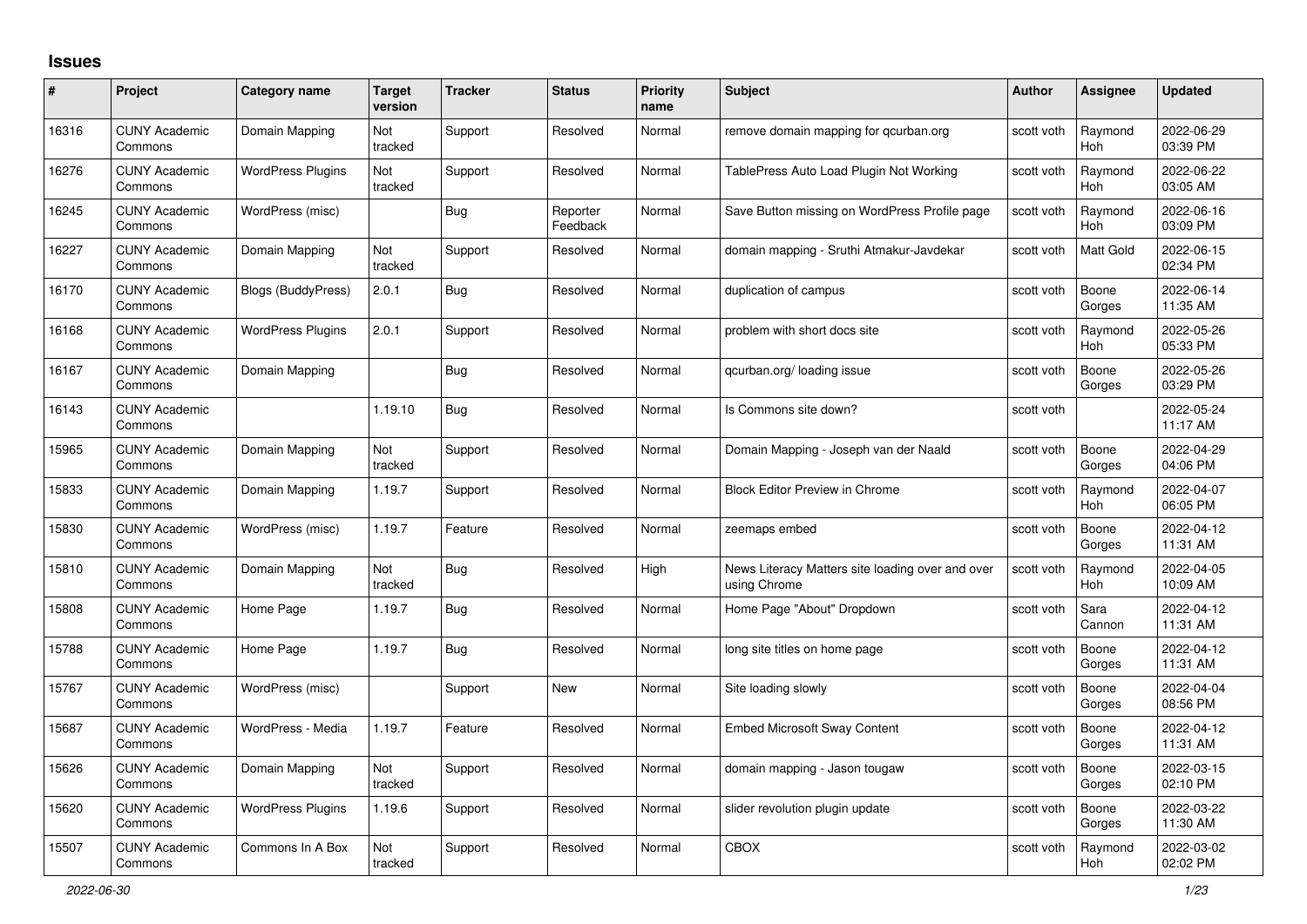| #     | Project                         | <b>Category name</b>     | Target<br>version     | <b>Tracker</b> | <b>Status</b> | <b>Priority</b><br>name | <b>Subject</b>                                                                     | <b>Author</b> | <b>Assignee</b>  | <b>Updated</b>         |
|-------|---------------------------------|--------------------------|-----------------------|----------------|---------------|-------------------------|------------------------------------------------------------------------------------|---------------|------------------|------------------------|
| 15395 | <b>CUNY Academic</b><br>Commons | Domain Mapping           | 1.19.5                | Support        | Resolved      | Normal                  | Domain Mapping - Queens College Department of<br><b>Urban Studies</b>              | scott voth    | Boone<br>Gorges  | 2022-02-22<br>11:40 AM |
| 15303 | <b>CUNY Academic</b><br>Commons | <b>WordPress Plugins</b> | 1.19.4                | Feature        | Resolved      | Normal                  | Plugin Request for QWriting Migration - SiteOrigin<br>Widget Bundle                | scott voth    | Boone<br>Gorges  | 2022-02-22<br>11:01 AM |
| 15302 | <b>CUNY Academic</b><br>Commons | <b>WordPress Plugins</b> | 1.19.4                | Feature        | Resolved      | High                    | Plugin For Qwriting - Team Members                                                 | scott voth    | Boone<br>Gorges  | 2022-02-14<br>01:08 PM |
| 15267 | <b>CUNY Academic</b><br>Commons | Shortcodes and<br>embeds | 1.19.4                | Feature        | Resolved      | Normal                  | Embed a Microsoft Form                                                             | scott voth    | Boone<br>Gorges  | 2022-02-22<br>11:01 AM |
| 15253 | <b>CUNY Academic</b><br>Commons | Domain Mapping           | <b>Not</b><br>tracked | Support        | Resolved      | Normal                  | domain mapping - segal film festival                                               | scott voth    | <b>Matt Gold</b> | 2022-02-04<br>11:29 AM |
| 15223 | <b>CUNY Academic</b><br>Commons | Domain Mapping           | Not<br>tracked        | Support        | Resolved      | Normal                  | domain mapping - preludenyc.org                                                    | scott voth    | Boone<br>Gorges  | 2022-02-02<br>02:24 PM |
| 15204 | <b>CUNY Academic</b><br>Commons | WordPress (misc)         |                       | Support        | Resolved      | Normal                  | PDF export replaces Polish letter "I" with "?"                                     | scott voth    |                  | 2022-01-19<br>04:35 PM |
| 15185 | <b>CUNY Academic</b><br>Commons | <b>Commons Profile</b>   | 1.19.2                | Support        | Resolved      | Normal                  | Change "Edit Profile" button to "Edit Public Profile"                              | scott voth    | Boone<br>Gorges  | 2022-01-25<br>11:33 AM |
| 15160 | <b>CUNY Academic</b><br>Commons | Teaching                 | 1.19.1                | Support        | Resolved      | Normal                  | <b>OER Checkbox question</b>                                                       | scott voth    | Boone<br>Gorges  | 2022-01-11<br>04:41 PM |
| 15159 | <b>CUNY Academic</b><br>Commons | Home Page                | 1.19.1                | Bug            | Resolved      | Normal                  | My Sites - hyperlinks not working                                                  | scott voth    | Boone<br>Gorges  | 2022-01-06<br>01:38 PM |
| 15152 | <b>CUNY Academic</b><br>Commons | <b>Commons Profile</b>   | 1.19.1                | Bug            | Resolved      | Normal                  | padding missing on Commons Profile                                                 | scott voth    | Boone<br>Gorges  | 2022-01-11<br>04:41 PM |
| 15151 | <b>CUNY Academic</b><br>Commons | Design                   | 1.19.7                | Support        | Resolved      | Normal                  | Commons Main Navigation does not show which<br>tab you are on                      | scott voth    | Sara<br>Cannon   | 2022-04-12<br>11:31 AM |
| 14994 | <b>CUNY Academic</b><br>Commons | cdev.gc.cuny.edu         | Not<br>tracked        | Support        | In Progress   | Normal                  | Clear Cache on CDEV                                                                | scott voth    | Raymond<br>Hoh   | 2021-12-07<br>03:51 PM |
| 14986 | <b>CUNY Academic</b><br>Commons | Server                   | Not<br>tracked        | Bug            | Resolved      | High                    | Commons Site Down?                                                                 | scott voth    | Boone<br>Gorges  | 2021-11-23<br>04:21 PM |
| 14847 | <b>CUNY Academic</b><br>Commons | <b>WordPress Plugins</b> |                       | Support        | Resolved      | Normal                  | JetPack Issue displaying simple images                                             | scott voth    |                  | 2021-10-10<br>12:40 PM |
| 14817 | <b>CUNY Academic</b><br>Commons | Group Forums             | 1.18.20               | Feature        | Resolved      | Normal                  | Embed a Commons Group forum to a Site page                                         | scott voth    | Raymond<br>Hoh   | 2021-10-12<br>11:13 AM |
| 14733 | <b>CUNY Academic</b><br>Commons | <b>Commons Profile</b>   |                       | Support        | Duplicate     | Normal                  | Academic Interests UI                                                              | scott voth    | Boone<br>Gorges  | 2021-09-15<br>10:52 PM |
| 14697 | <b>CUNY Academic</b><br>Commons | Support                  | 1.18.16               | Support        | Resolved      | Normal                  | Neatline map embed                                                                 | scott voth    | Boone<br>Gorges  | 2021-08-10<br>11:16 AM |
| 14694 | CUNY Academic<br>Commons        | Groups (misc)            | 1.18.16               | <b>Bug</b>     | Resolved      | Normal                  | Order by: Newly Created, Alphabetical, etc. Not<br>Working on Groups and Sites tab | scott voth    |                  | 2021-08-10<br>11:16 AM |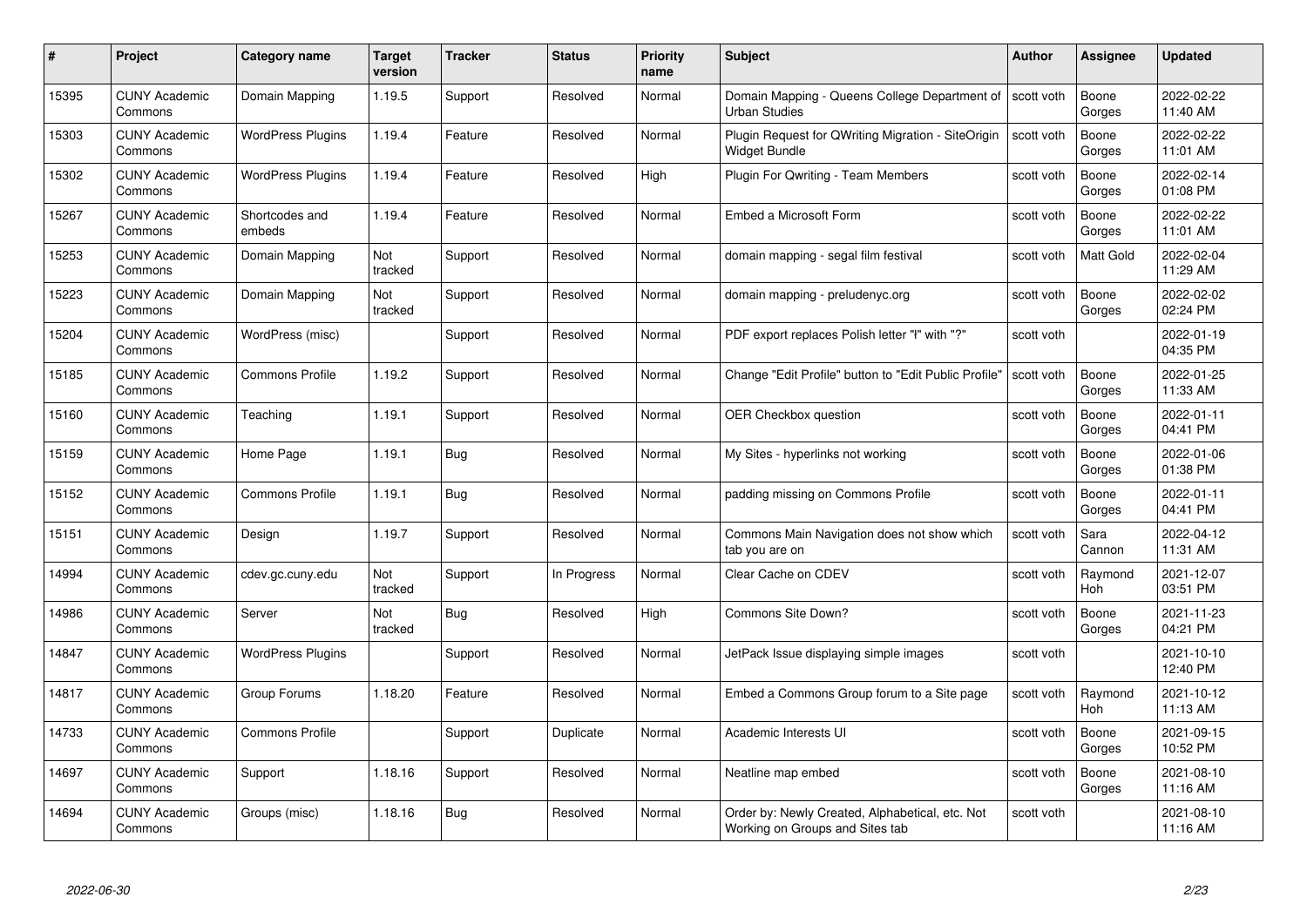| #     | Project                         | <b>Category name</b>     | Target<br>version     | <b>Tracker</b> | <b>Status</b> | <b>Priority</b><br>name | <b>Subject</b>                                                               | <b>Author</b> | <b>Assignee</b> | <b>Updated</b>         |
|-------|---------------------------------|--------------------------|-----------------------|----------------|---------------|-------------------------|------------------------------------------------------------------------------|---------------|-----------------|------------------------|
| 14548 | <b>CUNY Academic</b><br>Commons | <b>WordPress Plugins</b> | 1.18.13               | Support        | Resolved      | Normal                  | Slider Revolution plugin update                                              | scott voth    | Boone<br>Gorges | 2021-06-22<br>11:14 AM |
| 14521 | <b>CUNY Academic</b><br>Commons | <b>WordPress Plugins</b> | 1.18.12               | Bug            | Resolved      | Normal                  | Registration step for "ShareThis Social Share<br>Buttons" plugin not working | scott voth    | Boone<br>Gorges | 2021-06-08<br>11:50 AM |
| 14468 | <b>CUNY Academic</b><br>Commons | <b>WordPress Plugins</b> | 1.18.11               | Support        | Resolved      | Normal                  | deprecate ShareThis plugin / Add ShareThis<br><b>Share Buttons</b>           | scott voth    | Boone<br>Gorges | 2021-05-25<br>11:04 AM |
| 14452 | <b>CUNY Academic</b><br>Commons | Domain Mapping           | Not<br>tracked        | Support        | Resolved      | Normal                  | domain mapping - hilarieashton.com                                           | scott voth    | Boone<br>Gorges | 2021-05-17<br>10:46 AM |
| 14437 | CUNY Academic<br>Commons        | Courses                  | 1.19.0                | Bug            | Resolved      | Normal                  | Deleted Sites Show Up On Courses Tab                                         | scott voth    | Boone<br>Gorges | 2022-01-04<br>12:04 PM |
| 14394 | <b>CUNY Academic</b><br>Commons |                          | <b>Not</b><br>tracked | Feature        | <b>New</b>    | Normal                  | Commons News Site - redesign                                                 | scott voth    | scott voth      | 2021-09-14<br>10:46 AM |
| 14250 | <b>CUNY Academic</b><br>Commons | Support                  | Not<br>tracked        | Support        | Resolved      | Normal                  | migrate new site to old url                                                  | scott voth    |                 | 2021-04-13<br>07:41 PM |
| 14113 | <b>CUNY Academic</b><br>Commons | WordPress (misc)         | Future<br>release     | Bug            | Hold          | Normal                  | Block Editor Not Working on this page - Json error                           | scott voth    | Boone<br>Gorges | 2021-03-05<br>11:01 AM |
| 13978 | <b>CUNY Academic</b><br>Commons | Accessibility            | 1.18.5                | Support        | Resolved      | Normal                  | WAVE tool throwing language missing or invalid                               | scott voth    | Raymond<br>Hoh  | 2021-02-23<br>11:06 AM |
| 13946 | <b>CUNY Academic</b><br>Commons | <b>WordPress Plugins</b> | 2.1.0                 | Support        | Assigned      | Normal                  | <b>Custom Embed handler For OneDrive files</b>                               | scott voth    | Raymond<br>Hoh  | 2022-05-26<br>10:46 AM |
| 13933 | CUNY Academic<br>Commons        | Group Library            | 1.18.4                | Bug            | Resolved      | Normal                  | Group Library Paging Issue                                                   | scott voth    | Boone<br>Gorges | 2021-02-09<br>11:05 AM |
| 13924 | <b>CUNY Academic</b><br>Commons | Domain Mapping           | Not<br>tracked        | Support        | Resolved      | Normal                  | domain mapping - cunyhumanitiesalliance.org                                  | scott voth    | Boone<br>Gorges | 2021-02-02<br>05:39 PM |
| 13892 | <b>CUNY Academic</b><br>Commons | Performance              |                       | Bug            | Rejected      | Normal                  | Sluggish Response Times                                                      | scott voth    | Boone<br>Gorges | 2021-01-28<br>08:45 PM |
| 13865 | <b>CUNY Academic</b><br>Commons | <b>Commons Profile</b>   | 1.18.4                | Bug            | Resolved      | Normal                  | 'Digital Research Tools' profile nav item is cut off                         | scott voth    | Boone<br>Gorges | 2021-02-09<br>11:05 AM |
| 13755 | <b>CUNY Academic</b><br>Commons | <b>WordPress Themes</b>  | Not<br>tracked        | Support        | Resolved      | Normal                  | Deprecate Twenty Ten and Twenty Eleven<br>themes                             | scott voth    |                 | 2021-01-12<br>10:46 AM |
| 13754 | <b>CUNY Academic</b><br>Commons | <b>WordPress Themes</b>  | Not<br>tracked        | Feature        | Resolved      | Normal                  | Update Commons WordPress Default Theme                                       | scott voth    |                 | 2021-01-11<br>10:51 AM |
| 13716 | <b>CUNY Academic</b><br>Commons | <b>WordPress Plugins</b> |                       | Support        | Resolved      | Normal                  | Events sidebar issue with segalcenter.org                                    | scott voth    |                 | 2020-12-21<br>10:55 AM |
| 13604 | <b>CUNY Academic</b><br>Commons | <b>Public Portfolio</b>  | 2.0.0                 | Support        | Resolved      | Normal                  | Public Profile on Mobile Format                                              | scott voth    | Boone<br>Gorges | 2022-05-26<br>11:36 AM |
| 13511 | CUNY Academic<br>Commons        | Analytics                | 1.17.7                | Support        | Resolved      | Normal                  | Google Analytics 4 tagging                                                   | scott voth    | Boone<br>Gorges | 2020-11-10<br>10:31 AM |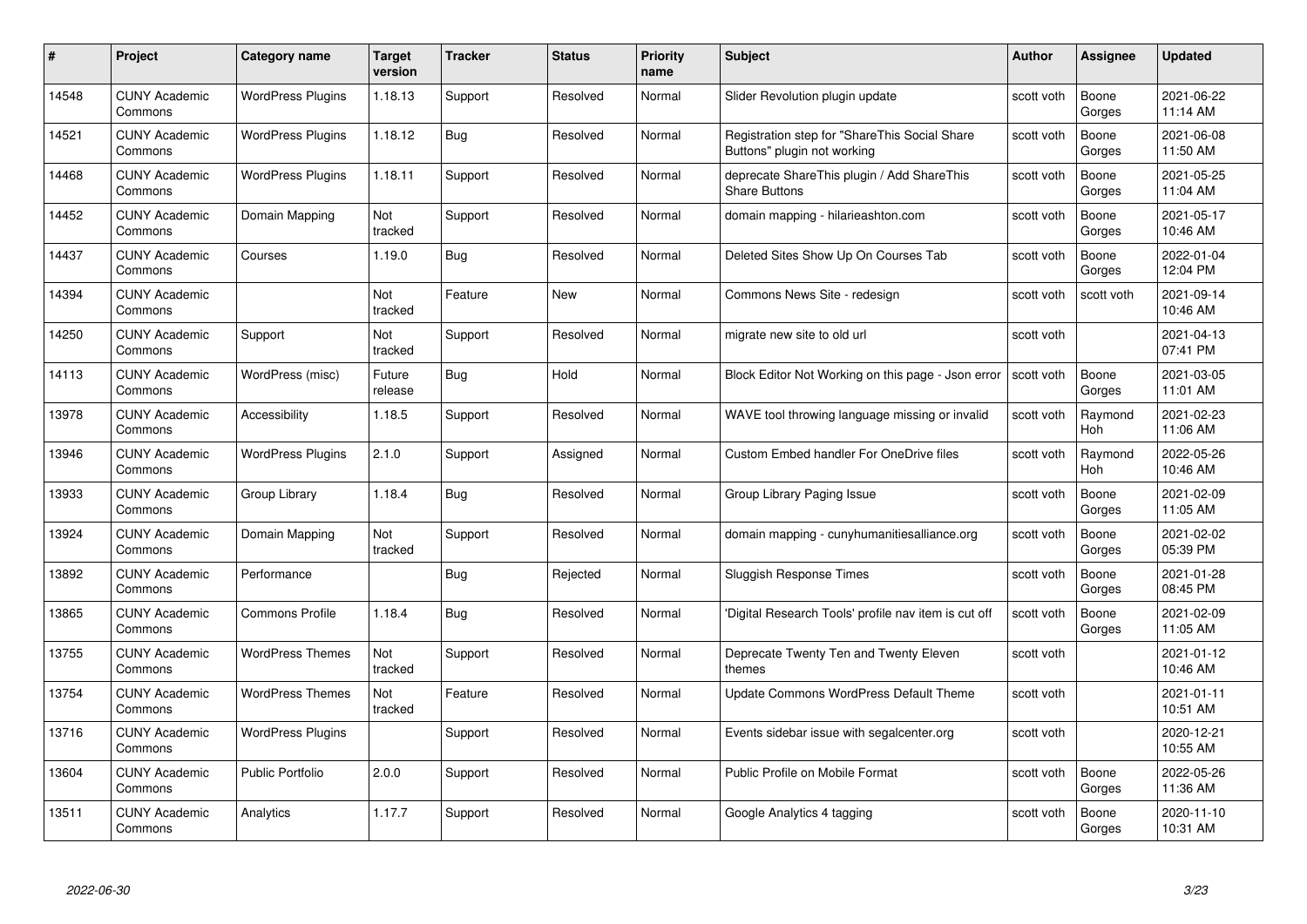| #     | Project                         | Category name                     | Target<br>version | <b>Tracker</b> | <b>Status</b> | <b>Priority</b><br>name | <b>Subject</b>                                                                    | <b>Author</b> | <b>Assignee</b>       | <b>Updated</b>         |
|-------|---------------------------------|-----------------------------------|-------------------|----------------|---------------|-------------------------|-----------------------------------------------------------------------------------|---------------|-----------------------|------------------------|
| 13502 | <b>CUNY Academic</b><br>Commons | Analytics                         | 1.17.7            | Support        | Resolved      | Normal                  | <b>Google Analytics Questions</b>                                                 | scott voth    | Boone<br>Gorges       | 2020-11-10<br>10:31 AM |
| 13499 | <b>CUNY Academic</b><br>Commons | Groups (misc)                     | 1.17.7            | <b>Bug</b>     | Resolved      | Normal                  | Student repeatedly loses membership to private<br>class group                     | scott voth    | Raymond<br><b>Hoh</b> | 2020-11-10<br>10:31 AM |
| 13494 | <b>CUNY Academic</b><br>Commons | <b>Public Portfolio</b>           | 1.17.6            | <b>Bug</b>     | Resolved      | Normal                  | Brief Descriptor and About You Profile Fields do<br>not display on mobile devices | scott voth    | Boone<br>Gorges       | 2020-10-27<br>11:00 AM |
| 13493 | <b>CUNY Academic</b><br>Commons | <b>Public Portfolio</b>           | 1.17.6            | <b>Bug</b>     | Resolved      | Normal                  | Member Profiles - Free Entry Widget Displays<br>URL encoded text                  | scott voth    | Boone<br>Gorges       | 2020-10-27<br>11:00 AM |
| 13492 | <b>CUNY Academic</b><br>Commons | Shortcodes and<br>embeds          | 1.17.6            | Support        | Resolved      | Normal                  | customized handler for quizlet embeds                                             | scott voth    | Boone<br>Gorges       | 2020-10-27<br>11:00 AM |
| 13440 | <b>CUNY Academic</b><br>Commons | Domain Mapping                    | Not<br>tracked    | Support        | Resolved      | Normal                  | Domain mapping for morrisjustice.org                                              | scott voth    | Matt Gold             | 2020-10-13<br>02:54 PM |
| 13410 | <b>CUNY Academic</b><br>Commons | Group Library                     | 1.17.5            | Support        | Resolved      | Normal                  | Group Library Add item with special characters in<br>title                        | scott voth    | Boone<br>Gorges       | 2020-10-01<br>12:40 PM |
| 13409 | <b>CUNY Academic</b><br>Commons | <b>WordPress Plugins</b>          | Not<br>tracked    | Support        | Resolved      | Normal                  | Jetpack Warnings                                                                  | scott voth    | Raymond<br><b>Hoh</b> | 2020-10-13<br>10:47 AM |
| 13407 | <b>CUNY Academic</b><br>Commons | Domain Mapping                    | Not<br>tracked    | Support        | Resolved      | Normal                  | Remove domain mapping for sexgenlab.org                                           | scott voth    |                       | 2020-09-30<br>11:35 AM |
| 13379 | <b>CUNY Academic</b><br>Commons | Domain Mapping                    | Not<br>tracked    | Support        | Resolved      | Normal                  | Commenting issue with Mapped Domain (Using<br>Jetpack)                            | scott voth    | Raymond<br><b>Hoh</b> | 2020-10-13<br>10:02 AM |
| 13374 | <b>CUNY Academic</b><br>Commons | Domain Mapping                    |                   | Support        | Resolved      | Normal                  | domain mapping question                                                           | scott voth    |                       | 2020-10-01<br>01:10 PM |
| 13312 | <b>CUNY Academic</b><br>Commons | <b>WordPress</b><br>(Permissions) | 1.18.8            | Support        | Resolved      | Normal                  | Site Header Issue Using Teaching Template                                         | scott voth    | Jeremy Felt           | 2021-04-13<br>11:21 AM |
| 13256 | <b>CUNY Academic</b><br>Commons | <b>WordPress Themes</b>           | 1.17.3            | Support        | Resolved      | Normal                  | Bridge theme update                                                               | scott voth    | Boone<br>Gorges       | 2020-09-08<br>11:36 AM |
| 13194 | <b>CUNY Academic</b><br>Commons | <b>WordPress Plugins</b>          | 1.17.2            | Feature        | Resolved      | Normal                  | Slider Revolution update                                                          | scott voth    | Boone<br>Gorges       | 2020-08-25<br>10:40 AM |
| 13088 | <b>CUNY Academic</b><br>Commons | Site cloning                      | 1.17.0            | Bug            | Rejected      | Normal                  | Commons 1.17 creating group + site                                                | scott voth    | Jeremy Felt           | 2020-07-27<br>01:56 PM |
| 13060 | <b>CUNY Academic</b><br>Commons | Site cloning                      | 1.17.3            | <b>Bug</b>     | Rejected      | Normal                  | Commons 1.17 clone issue                                                          | scott voth    | Jeremy Felt           | 2020-09-01<br>03:10 PM |
| 13035 | <b>CUNY Academic</b><br>Commons | <b>BuddyPress Docs</b>            | 1.17.0            | Support        | Rejected      | Normal                  | Commons 1.17 and BP Docs - TinyMCE options<br>and layout                          | scott voth    | Boone<br>Gorges       | 2020-07-14<br>02:21 PM |
| 13021 | <b>CUNY Academic</b><br>Commons | <b>BuddyPress Docs</b>            |                   | Support        | Resolved      | Normal                  | new group library question                                                        | scott voth    | Boone<br>Gorges       | 2020-07-07<br>02:55 PM |
| 13004 | CUNY Academic<br>Commons        | Domain Mapping                    | Not<br>tracked    | <b>Bug</b>     | Resolved      | Normal                  | Domain Mapping reguest - Wole                                                     | scott voth    | <b>Matt Gold</b>      | 2020-07-07<br>12:02 PM |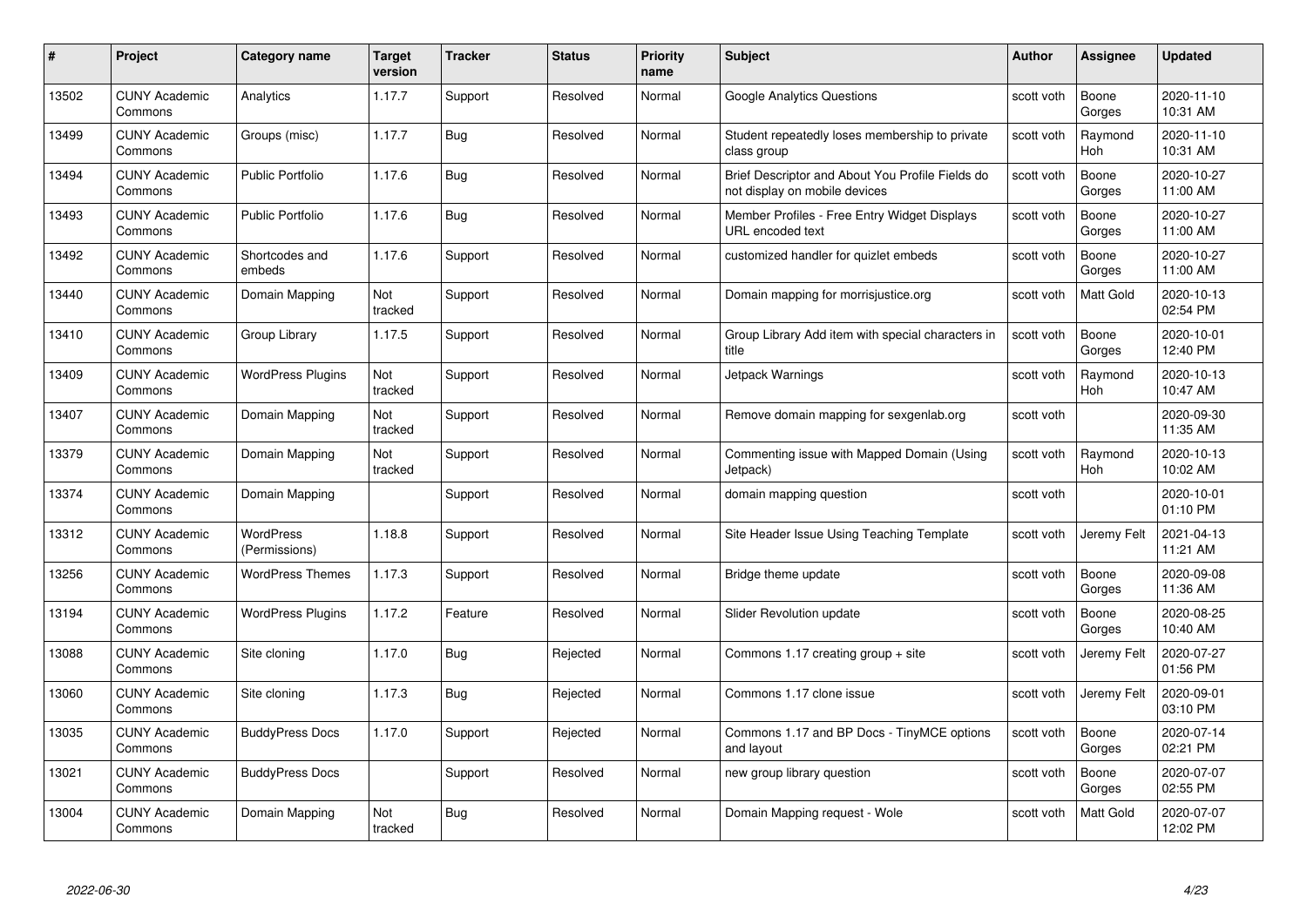| #     | Project                         | <b>Category name</b>     | Target<br>version | <b>Tracker</b> | <b>Status</b> | <b>Priority</b><br>name | <b>Subject</b>                                                     | <b>Author</b> | <b>Assignee</b>    | <b>Updated</b>         |
|-------|---------------------------------|--------------------------|-------------------|----------------|---------------|-------------------------|--------------------------------------------------------------------|---------------|--------------------|------------------------|
| 12962 | <b>CUNY Academic</b><br>Commons | WordPress (misc)         | 1.16.14           | Support        | Resolved      | Normal                  | knowmia embed                                                      | scott voth    | Boone<br>Gorges    | 2020-06-23<br>02:56 PM |
| 12961 | <b>CUNY Academic</b><br>Commons | WordPress (misc)         | 1.16.14           | Support        | Resolved      | Normal                  | Embed Loom.com resources                                           | scott voth    | Boone<br>Gorges    | 2020-06-22<br>01:07 PM |
| 12955 | <b>CUNY Academic</b><br>Commons | WordPress (misc)         | 1.16.14           | Support        | Resolved      | Normal                  | Leaflet JS maps                                                    | scott voth    | Boone<br>Gorges    | 2020-06-23<br>10:53 AM |
| 12953 | <b>CUNY Academic</b><br>Commons | <b>WordPress Themes</b>  | Not<br>tracked    | Bug            | Resolved      | Normal                  | Pagination Issue on Customizr theme                                | scott voth    |                    | 2020-07-14<br>11:53 AM |
| 12924 | <b>CUNY Academic</b><br>Commons | Domain Mapping           | Not<br>tracked    | Support        | Resolved      | Normal                  | Domain Mapping request - Sam Phillips                              | scott voth    | Boone<br>Gorges    | 2020-06-12<br>03:29 PM |
| 12878 | <b>CUNY Academic</b><br>Commons | Domain Mapping           | Not<br>tracked    | Support        | Resolved      | Normal                  | Domain Mapping request - Lidia Hernandez Tapia                     | scott voth    | Matt Gold          | 2020-06-05<br>12:58 PM |
| 12853 | <b>CUNY Academic</b><br>Commons | WordPress - Media        |                   | Bug            | Resolved      | Normal                  | Download All Media throws error                                    | scott voth    | Boone<br>Gorges    | 2020-05-29<br>09:26 AM |
| 12842 | <b>CUNY Academic</b><br>Commons | Homepage Slides          | Not<br>tracked    | Support        | Resolved      | Normal                  | Lost Permissions to add Hero Slides                                | scott voth    | scott voth         | 2020-05-21<br>01:11 PM |
| 12796 | <b>CUNY Academic</b><br>Commons | <b>WordPress Plugins</b> |                   | Support        | Resolved      | Normal                  | Timeline JS                                                        | scott voth    |                    | 2020-06-03<br>04:10 PM |
| 12773 | <b>CUNY Academic</b><br>Commons | <b>WordPress Themes</b>  | Not<br>tracked    | Support        | Resolved      | Normal                  | Deprecate Serif Lite theme                                         | scott voth    |                    | 2020-05-12<br>05:44 PM |
| 12671 | <b>CUNY Academic</b><br>Commons | <b>WordPress Plugins</b> | 1.16.10           | Bug            | Resolved      | Normal                  | Creative Commons License Not Available With<br><b>Block Editor</b> | scott voth    | Raymond<br>Hoh     | 2020-04-28<br>11:03 AM |
| 12573 | <b>CUNY Academic</b><br>Commons | <b>WordPress Plugins</b> | Future<br>release | Bug            | New           | Normal                  | <b>CommentPress Core Issues</b>                                    | scott voth    |                    | 2020-03-24<br>04:32 PM |
| 12550 | <b>CUNY Academic</b><br>Commons | <b>WordPress Plugins</b> | 1.16.8            | Support        | Resolved      | Normal                  | Deprecate CommentPress Core?                                       | scott voth    | Boone<br>Gorges    | 2020-03-24<br>11:43 AM |
| 12407 | <b>CUNY Academic</b><br>Commons | Domain Mapping           | Not<br>tracked    | Support        | Resolved      | Normal                  | Domain Mapping - district15parproject.org                          | scott voth    | Lihua Wang         | 2020-02-14<br>10:38 AM |
| 12392 | <b>CUNY Academic</b><br>Commons | Help/Codex               | Not<br>tracked    | Documentation  | New           | Normal                  | Updates to Common Commons Questions on<br>Help Page                | scott voth    | Margaret<br>Galvan | 2020-02-11<br>10:53 AM |
| 12386 | <b>CUNY Academic</b><br>Commons | <b>WordPress Plugins</b> | 1.16.5            | <b>Bug</b>     | Resolved      | Normal                  | Help site throwing error when publishing pages                     | scott voth    | Boone<br>Gorges    | 2020-02-11<br>10:43 AM |
| 12313 | <b>CUNY Academic</b><br>Commons | Domain Mapping           | Not<br>tracked    | Support        | Duplicate     | Normal                  | domain mapping - laurenspradlin.info                               | scott voth    | <b>Matt Gold</b>   | 2020-01-21<br>06:02 PM |
| 12253 | <b>CUNY Academic</b><br>Commons | <b>WordPress Themes</b>  | 1.16.3            | Support        | Resolved      | Normal                  | Theme request - Atomic Block theme                                 | scott voth    |                    | 2020-01-14<br>02:07 PM |
| 12252 | <b>CUNY Academic</b><br>Commons | <b>WordPress Plugins</b> | 1.16.3            | Support        | Resolved      | Normal                  | Pluginiln Request - Atomic Blocks                                  | scott voth    | Boone<br>Gorges    | 2020-01-14<br>10:44 AM |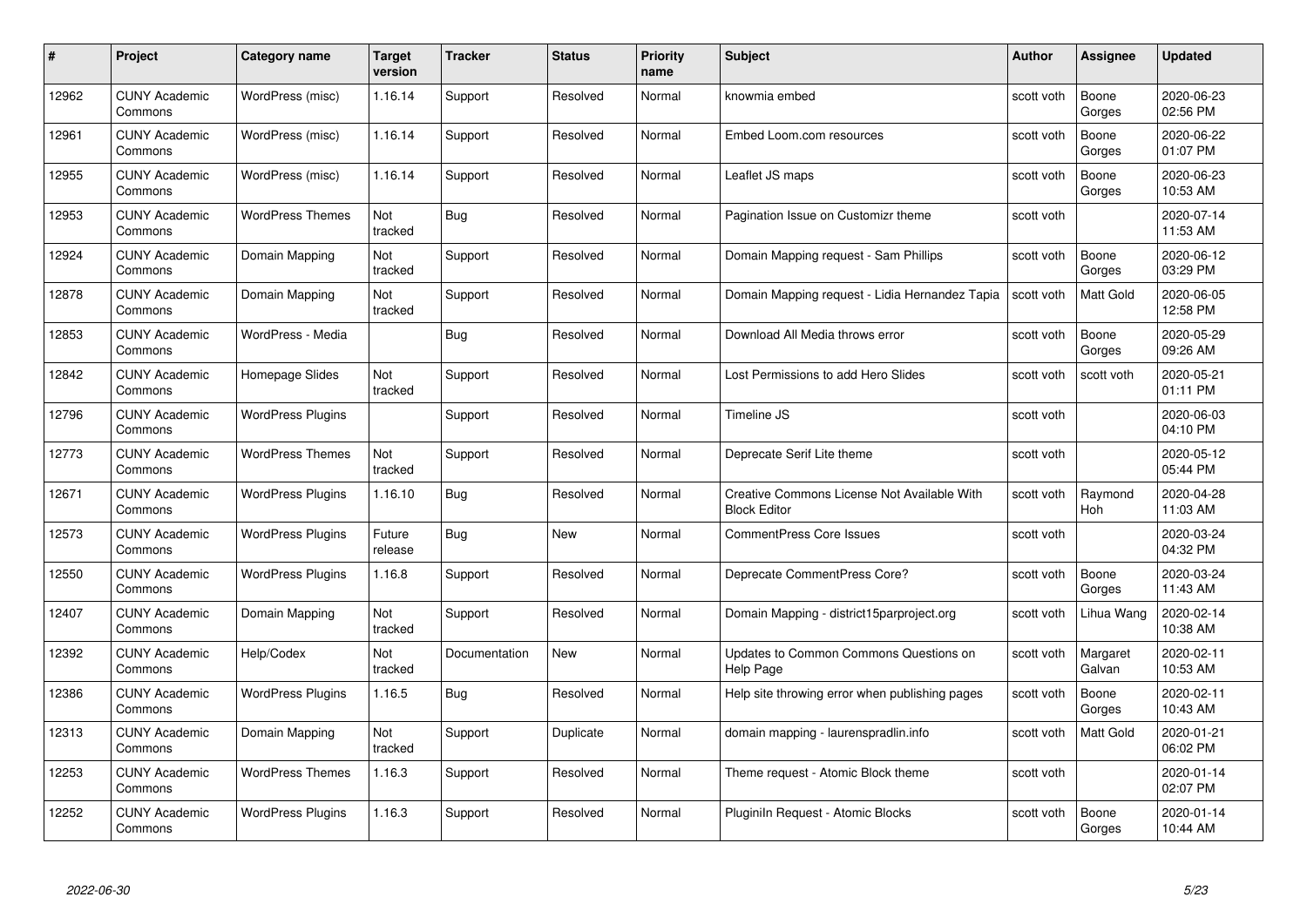| #     | Project                         | Category name                  | <b>Target</b><br>version | <b>Tracker</b> | <b>Status</b>        | <b>Priority</b><br>name | <b>Subject</b>                                                    | <b>Author</b> | Assignee              | <b>Updated</b>         |
|-------|---------------------------------|--------------------------------|--------------------------|----------------|----------------------|-------------------------|-------------------------------------------------------------------|---------------|-----------------------|------------------------|
| 12247 | <b>CUNY Academic</b><br>Commons | Publicity                      | Not<br>tracked           | Support        | <b>New</b>           | Normal                  | Screenshot of First Commons Homepage                              | scott voth    | scott voth            | 2020-01-14<br>12:08 PM |
| 12246 | <b>CUNY Academic</b><br>Commons | Domain Mapping                 | Not<br>tracked           | Support        | Resolved             | Normal                  | domain mapping - Sam Neylon                                       | scott voth    | Lihua Wang            | 2020-01-06<br>10:55 AM |
| 12236 | <b>CUNY Academic</b><br>Commons | Domain Mapping                 | Not<br>tracked           | Support        | Resolved             | Normal                  | domain mapping request - johnbrenkman.com                         | scott voth    | Matt Gold             | 2019-12-27<br>09:32 AM |
| 12154 | <b>CUNY Academic</b><br>Commons | Events                         | 1.16.4                   | Bug            | Rejected             | Normal                  | personal events calendar                                          | scott voth    | Raymond<br>Hoh        | 2020-01-14<br>12:57 PM |
| 12149 | <b>CUNY Academic</b><br>Commons | <b>WordPress Plugins</b>       | 1.16.1                   | Feature        | Resolved             | Normal                  | plugin request - Kadence-bloks                                    | scott voth    |                       | 2019-12-10<br>11:14 AM |
| 12147 | <b>CUNY Academic</b><br>Commons | Events                         |                          | Support        | Duplicate            | Normal                  | Changes to the Events Calendar "subscribe"<br>interface           | scott voth    | Raymond<br>Hoh        | 2020-11-05<br>06:00 PM |
| 11985 | <b>CUNY Academic</b><br>Commons | Onboarding                     | 1.15.12                  | Support        | Resolved             | Normal                  | Add "Take the Tour" link to Intro page                            | scott voth    | Raymond<br>Hoh        | 2019-10-22<br>11:54 AM |
| 11974 | <b>CUNY Academic</b><br>Commons | Documentation                  |                          | Feature        | Resolved             | Normal                  | Help tracking down documentation on JetPack                       | scott voth    | scott voth            | 2019-10-12<br>01:08 PM |
| 11860 | <b>CUNY Academic</b><br>Commons | Registration                   | Future<br>release        | Feature        | New                  | Normal                  | Ensure Students Are Aware They Can Use<br>Aliases At Registration | scott voth    |                       | 2019-09-24<br>08:46 AM |
| 11788 | <b>CUNY Academic</b><br>Commons | <b>WordPress Plugins</b>       | Future<br>release        | Support        | Reporter<br>Feedback | Normal                  | Plugin Request - Browse Aloud                                     | scott voth    |                       | 2019-09-24<br>08:42 AM |
| 11764 | <b>CUNY Academic</b><br>Commons | Domain Mapping                 | Not<br>tracked           | Support        | Resolved             | Normal                  | Domain Mapping request for literarybronx.com                      | scott voth    | Boone<br>Gorges       | 2019-08-21<br>05:28 PM |
| 11754 | <b>CUNY Academic</b><br>Commons | <b>Group Files</b>             | Not<br>tracked           | Support        | Resolved             | Normal                  | Group file folder delete                                          | scott voth    | Boone<br>Gorges       | 2019-08-15<br>05:10 PM |
| 11745 | <b>CUNY Academic</b><br>Commons | <b>WordPress Themes</b>        | Not<br>tracked           | Support        | Resolved             | Normal                  | Make ColorMag theme available for literary bronx<br>site          | scott voth    |                       | 2019-08-14<br>03:36 PM |
| 11671 | <b>CUNY Academic</b><br>Commons | Information<br>Architecture    |                          | Design/UX      | Resolved             | Normal                  | Commons Home Page Access                                          | scott voth    | Chris Stein           | 2019-07-30<br>04:39 PM |
| 11632 | <b>CUNY Academic</b><br>Commons | Domain Mapping                 | Not<br>tracked           | Support        | Resolved             | Normal                  | domain mapping request mckinniburg.com                            | scott voth    | Raymond<br><b>Hoh</b> | 2019-07-17<br>10:22 AM |
| 11629 | <b>CUNY Academic</b><br>Commons | Domain Mapping                 | Not<br>tracked           | Support        | Resolved             | Normal                  | domain mapping request                                            | scott voth    | Raymond<br>Hoh        | 2019-07-17<br>10:22 AM |
| 11591 | <b>CUNY Academic</b><br>Commons | Internal Tools and<br>Workflow | Not<br>tracked           | Support        | Resolved             | Normal                  | Get Licence for Camtasia                                          | scott voth    | <b>Matt Gold</b>      | 2019-07-16<br>11:27 AM |
| 11590 | <b>CUNY Academic</b><br>Commons | <b>WordPress Plugins</b>       | 1.15.4                   | Support        | Resolved             | Normal                  | deprecate The The Tabs and Accordion plugin                       | scott voth    |                       | 2019-06-25<br>04:22 PM |
| 11532 | <b>CUNY Academic</b><br>Commons | About page                     |                          | <b>Bug</b>     | Rejected             | Normal                  | About >> Contact Us sub-tab on homepage                           | scott voth    |                       | 2019-06-16<br>12:04 AM |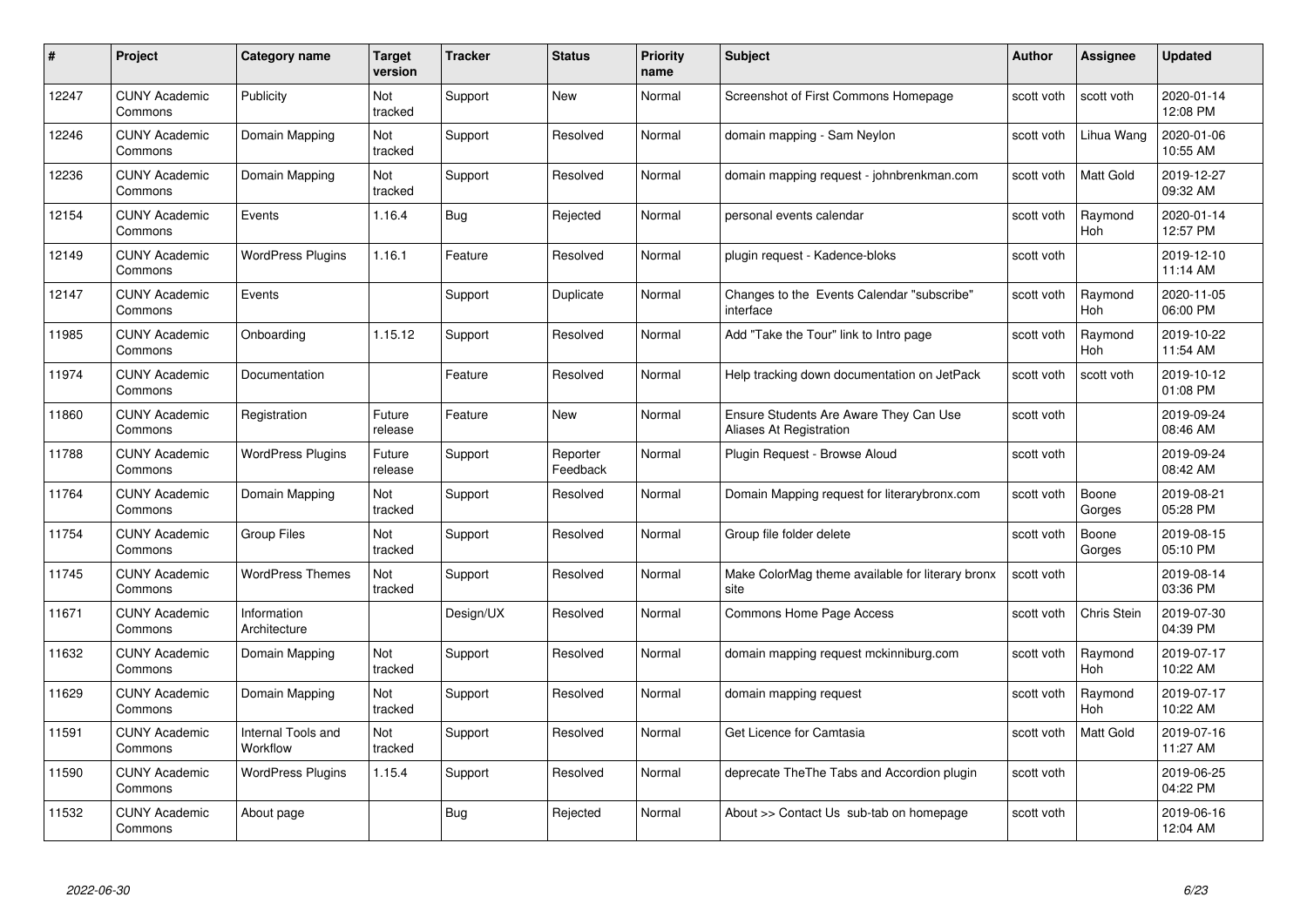| #     | Project                         | <b>Category name</b>     | Target<br>version | <b>Tracker</b> | <b>Status</b>        | <b>Priority</b><br>name | <b>Subject</b>                                                                    | <b>Author</b> | <b>Assignee</b>       | <b>Updated</b>         |
|-------|---------------------------------|--------------------------|-------------------|----------------|----------------------|-------------------------|-----------------------------------------------------------------------------------|---------------|-----------------------|------------------------|
| 11531 | <b>CUNY Academic</b><br>Commons | Events                   | Future<br>release | Feature        | <b>New</b>           | Normal                  | Main Events calendar should include non-public<br>events that user has access to  | scott voth    | Boone<br>Gorges       | 2019-06-11<br>10:00 AM |
| 11530 | <b>CUNY Academic</b><br>Commons | Home Page                | Not<br>tracked    | <b>Bug</b>     | Resolved             | Normal                  | News Tab on homepage                                                              | scott voth    |                       | 2019-06-10<br>02:04 PM |
| 11529 | <b>CUNY Academic</b><br>Commons | Twitter page             | 1.15.3            | <b>Bug</b>     | Resolved             | Normal                  | Twitter sub-menu option showing a lot of blank<br>results                         | scott voth    | Boone<br>Gorges       | 2019-06-10<br>01:04 PM |
| 11524 | <b>CUNY Academic</b><br>Commons | <b>WordPress Themes</b>  | Not<br>tracked    | Support        | Resolved             | Normal                  | theme purchase rights                                                             | scott voth    |                       | 2019-06-06<br>01:43 PM |
| 11506 | <b>CUNY Academic</b><br>Commons | Homepage Slides          | 1.15.5            | Bug            | Resolved             | Normal                  | Home Page Slideshow - blank slide                                                 | scott voth    | Raymond<br><b>Hoh</b> | 2019-07-09<br>02:33 PM |
| 11500 | <b>CUNY Academic</b><br>Commons | Onboarding               | 1.15.4            | Support        | Resolved             | Normal                  | Fix Outdated content and links on intro page                                      | scott voth    | Raymond<br>Hoh        | 2019-06-25<br>04:22 PM |
| 11496 | <b>CUNY Academic</b><br>Commons | <b>Public Portfolio</b>  | 1.15.2            | Support        | New                  | Normal                  | Replace Twitter Icon on Member Portfolio page                                     | scott voth    | Boone<br>Gorges       | 2019-06-06<br>01:03 PM |
| 11495 | <b>CUNY Academic</b><br>Commons | Documentation            | Not<br>tracked    | Documentation  | Resolved             | Normal                  | New Member Intro Page                                                             | scott voth    | scott voth            | 2020-05-14<br>01:12 PM |
| 11493 | <b>CUNY Academic</b><br>Commons | Domain Mapping           | Not<br>tracked    | Support        | Reporter<br>Feedback | Normal                  | Domain Mapping Request - Talia Schaffer                                           | scott voth    | Matt Gold             | 2019-08-06<br>08:39 AM |
| 11394 | <b>CUNY Academic</b><br>Commons |                          |                   | Design/UX      | Rejected             | Normal                  | Help Hyperlink and Help homepage                                                  | scott voth    |                       | 2019-05-17<br>03:45 PM |
| 11393 | CUNY Academic<br>Commons        |                          | Not<br>tracked    | Publicity      | New                  | Normal                  | After 1.15 release, ceate a hero slide and post<br>about adding a site to a group | scott voth    | Patrick<br>Sweeney    | 2019-05-14<br>10:32 AM |
| 11386 | <b>CUNY Academic</b><br>Commons | WordPress - Media        | Not<br>tracked    | Support        | Reporter<br>Feedback | Normal                  | disappearing images                                                               | scott voth    | Boone<br>Gorges       | 2019-05-14<br>10:32 AM |
| 11346 | <b>CUNY Academic</b><br>Commons | Accessibility            | 1.14.11           | Support        | Resolved             | Normal                  | Accessibility issues on Help page                                                 | scott voth    |                       | 2019-04-23<br>11:38 AM |
| 11298 | <b>CUNY Academic</b><br>Commons | Courses                  | 1.16              | Feature        | Resolved             | Normal                  | Explore Ways to Make the "Courses" tab More<br>Interesting                        | scott voth    | Boone<br>Gorges       | 2019-12-04<br>10:51 AM |
| 11277 | <b>CUNY Academic</b><br>Commons | <b>WordPress Themes</b>  | 1.14.10           | Support        | Resolved             | High                    | Bridge Theme is broken                                                            | scott voth    | Matt Gold             | 2019-03-28<br>10:07 AM |
| 11276 | <b>CUNY Academic</b><br>Commons | <b>WordPress Plugins</b> |                   | Support        | Resolved             | Normal                  | unable to embed PDF with PDF Embedder                                             | scott voth    |                       | 2019-05-14<br>05:03 PM |
| 11190 | <b>CUNY Academic</b><br>Commons | Domain Mapping           |                   | Support        | Resolved             | Normal                  | Domain Mapping Request - Kate Culkin                                              | scott voth    | Boone<br>Gorges       | 2019-03-16<br>10:01 AM |
| 11175 | <b>CUNY Academic</b><br>Commons | <b>WordPress Plugins</b> | Not<br>tracked    | Support        | Resolved             | Normal                  | unsubscribe action not working with Tribulant<br>newsletter plugin                | scott voth    |                       | 2019-02-28<br>04:40 PM |
| 11173 | <b>CUNY Academic</b><br>Commons | Documentation            |                   | Support        | Resolved             | Normal                  | <b>Accessibility Checker</b>                                                      | scott voth    | Boone<br>Gorges       | 2019-02-26<br>11:00 PM |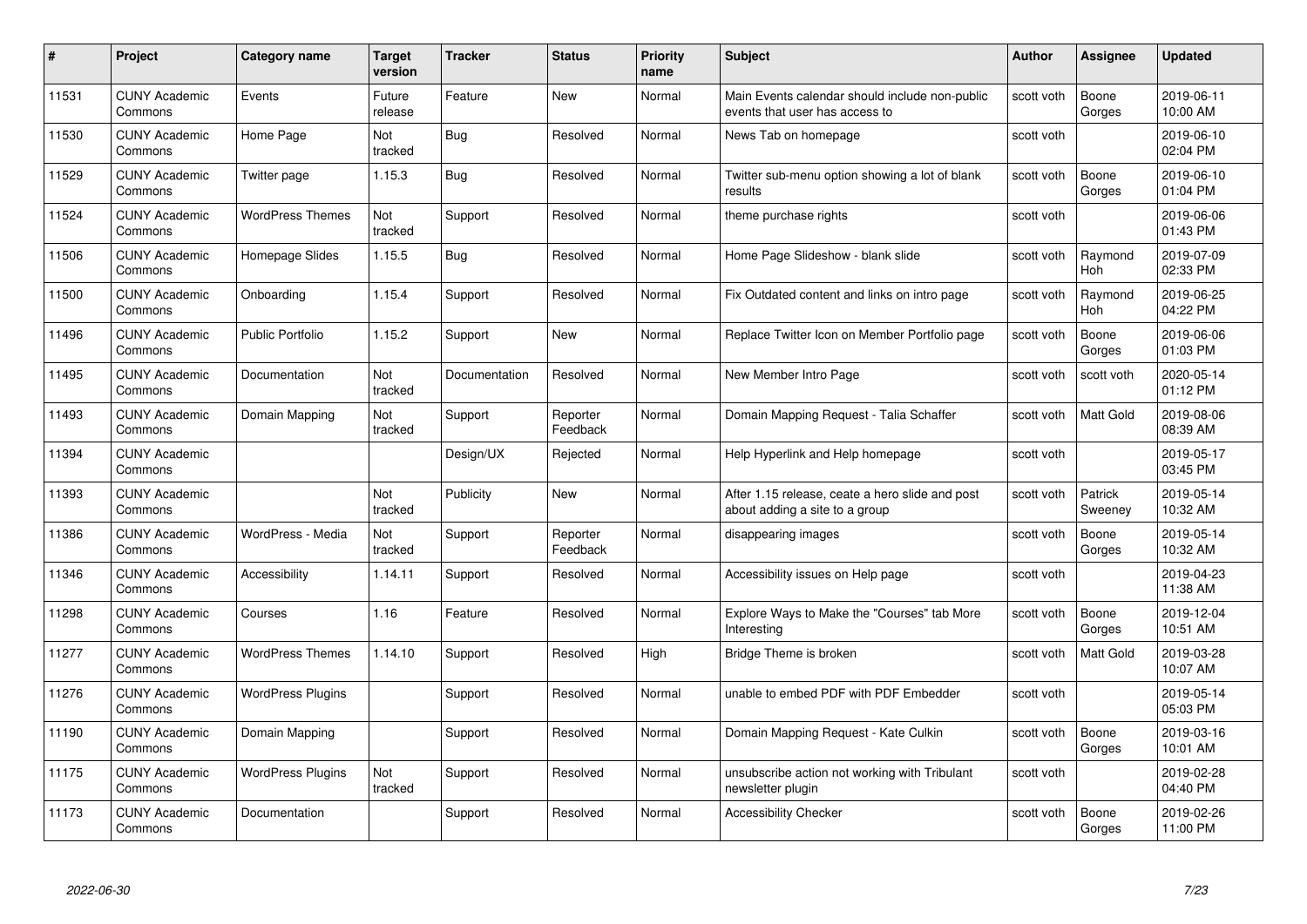| #     | Project                         | <b>Category name</b>     | Target<br>version | <b>Tracker</b> | <b>Status</b>        | <b>Priority</b><br>name | <b>Subject</b>                                                              | <b>Author</b> | <b>Assignee</b>       | <b>Updated</b>         |
|-------|---------------------------------|--------------------------|-------------------|----------------|----------------------|-------------------------|-----------------------------------------------------------------------------|---------------|-----------------------|------------------------|
| 11135 | <b>CUNY Academic</b><br>Commons | WordPress (misc)         | 1.14.7            | Support        | Resolved             | Normal                  | Add Handler for Piktochart                                                  | scott voth    | Raymond<br><b>Hoh</b> | 2019-02-26<br>02:04 PM |
| 11038 | <b>CUNY Academic</b><br>Commons | <b>WordPress Plugins</b> | 1.14.6            | Feature        | Resolved             | Normal                  | Sutori question                                                             | scott voth    | Raymond<br><b>Hoh</b> | 2019-02-12<br>11:28 AM |
| 11037 | <b>CUNY Academic</b><br>Commons | <b>WordPress Plugins</b> | 1.14.6            | Feature        | Resolved             | Normal                  | Padlet embeds                                                               | scott voth    | Raymond<br>Hoh        | 2019-02-12<br>11:28 AM |
| 11036 | <b>CUNY Academic</b><br>Commons | <b>WordPress Plugins</b> | 1.14.6            | Feature        | Resolved             | Normal                  | Voicethread embed support                                                   | scott voth    | Raymond<br>Hoh        | 2019-02-12<br>11:28 AM |
| 10982 | <b>CUNY Academic</b><br>Commons | Domain Mapping           | Not<br>tracked    | Support        | Reporter<br>Feedback | Normal                  | <b>CNAME</b> question                                                       | scott voth    |                       | 2019-01-22<br>04:29 PM |
| 10860 | <b>CUNY Academic</b><br>Commons | Domain Mapping           | Not<br>tracked    | Support        | Resolved             | Normal                  | domain mapping for Leah Feder                                               | scott voth    | Matt Gold             | 2019-01-10<br>01:37 PM |
| 10858 | <b>CUNY Academic</b><br>Commons |                          | 1.14.3            | Support        | Resolved             | Normal                  | deprecate WP Post to PDF plugin                                             | scott voth    |                       | 2018-12-26<br>10:33 AM |
| 10839 | <b>CUNY Academic</b><br>Commons | About page               | Not<br>tracked    | Support        | New                  | Normal                  | <b>Mission Statement Needs Revision</b>                                     | scott voth    | Matt Gold             | 2018-12-26<br>10:58 AM |
| 10796 | <b>CUNY Academic</b><br>Commons | Domain Mapping           | Not<br>tracked    | Support        | Resolved             | Normal                  | domain mapping request - BMCC OER                                           | scott voth    | Matt Gold             | 2018-12-06<br>07:47 PM |
| 10792 | <b>CUNY Academic</b><br>Commons | <b>WordPress Plugins</b> | 1.14.2            | Support        | Resolved             | Normal                  | sexgenlabs site - Elementor + Glossary + creative<br>commons license widget | scott voth    | Raymond<br>Hoh        | 2018-12-11<br>11:14 AM |
| 10749 | CUNY Academic<br>Commons        | <b>WordPress Plugins</b> |                   | Support        | Duplicate            | Normal                  | Plugin Request - H5P                                                        | scott voth    |                       | 2018-11-26<br>03:22 PM |
| 10679 | <b>CUNY Academic</b><br>Commons | Server                   |                   | Bug            | Rejected             | Normal                  | Site response time                                                          | scott voth    |                       | 2018-11-08<br>05:43 PM |
| 10529 | <b>CUNY Academic</b><br>Commons | <b>WordPress Plugins</b> | 1.13.12           | Support        | Resolved             | Normal                  | Plugin Request -<br>https://wordpress.org/plugins/sign-up-sheets/           | scott voth    |                       | 2018-10-23<br>11:36 AM |
| 10528 | <b>CUNY Academic</b><br>Commons | Domain Mapping           |                   | Support        | Rejected             | Normal                  | domain Mapping request for Kelly Josephs Baker                              | scott voth    |                       | 2018-10-15<br>11:20 AM |
| 10354 | <b>CUNY Academic</b><br>Commons | Public Portfolio         | Future<br>release | Feature        | <b>New</b>           | Normal                  | Opt out of Having a Profile Page                                            | scott voth    | Chris Stein           | 2020-05-12<br>10:43 AM |
| 10348 | <b>CUNY Academic</b><br>Commons | <b>WordPress Plugins</b> | 1.13.10           | Support        | Resolved             | Normal                  | <b>Remove Outdated Plugins</b>                                              | scott voth    |                       | 2018-09-25<br>11:00 AM |
| 10345 | <b>CUNY Academic</b><br>Commons | <b>WordPress Plugins</b> | 1.13.10           | Support        | Resolved             | Normal                  | Remove "Sociable" Plugin                                                    | scott voth    |                       | 2018-09-25<br>10:54 AM |
| 10344 | <b>CUNY Academic</b><br>Commons | <b>WordPress Plugins</b> | 1.13.10           | Support        | Resolved             | Normal                  | Twitter Plugins that are outdated                                           | scott voth    |                       | 2018-09-25<br>10:50 AM |
| 10226 | <b>CUNY Academic</b><br>Commons | Courses                  | Future<br>release | Feature        | <b>New</b>           | Normal                  | Add "My Courses" to drop down list                                          | scott voth    | Boone<br>Gorges       | 2021-11-19<br>12:42 PM |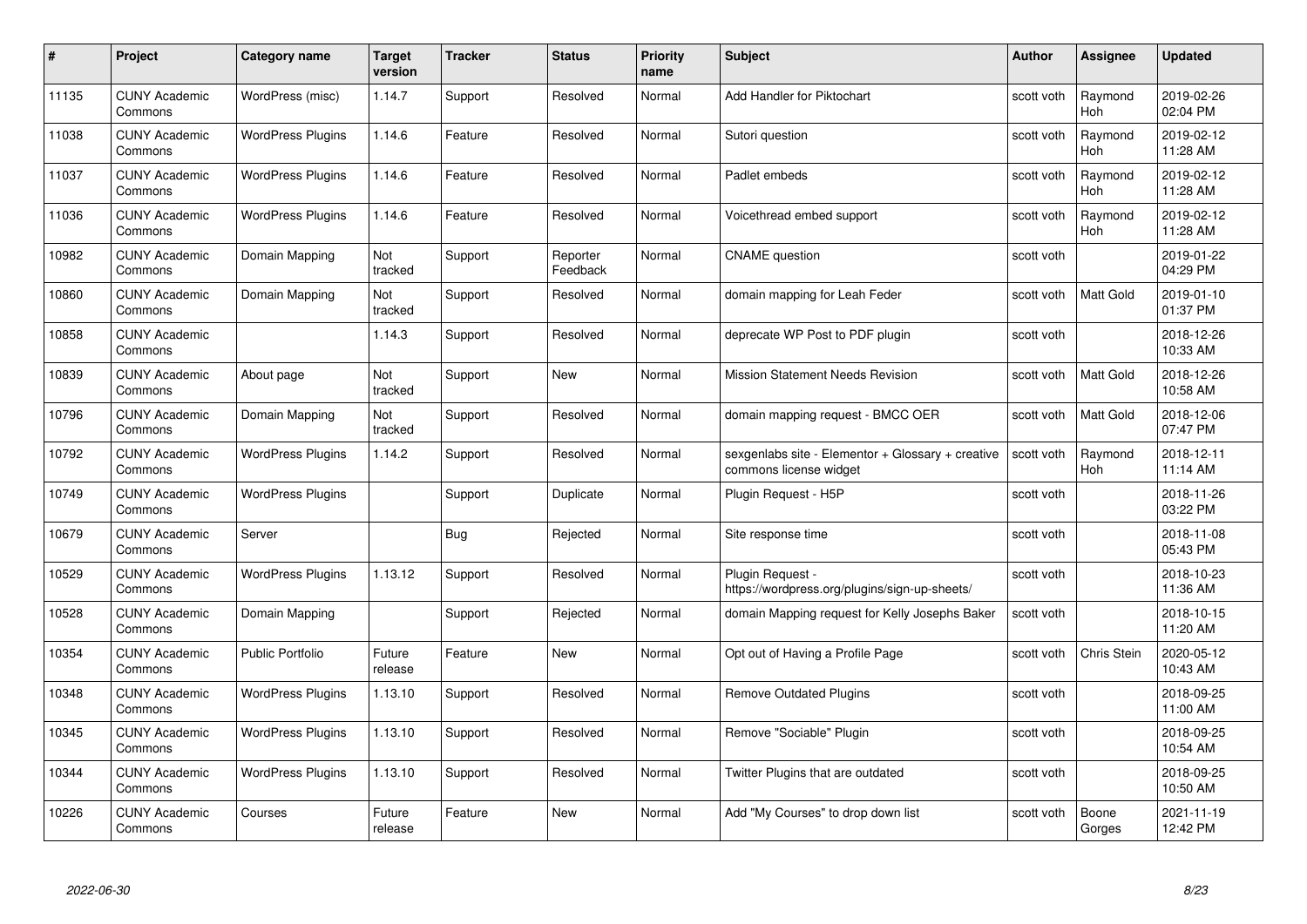| #     | Project                         | <b>Category name</b>       | Target<br>version | <b>Tracker</b> | <b>Status</b> | <b>Priority</b><br>name | <b>Subject</b>                                                                          | <b>Author</b> | <b>Assignee</b>   | <b>Updated</b>         |
|-------|---------------------------------|----------------------------|-------------------|----------------|---------------|-------------------------|-----------------------------------------------------------------------------------------|---------------|-------------------|------------------------|
| 10225 | <b>CUNY Academic</b><br>Commons | <b>BuddyPress Docs</b>     | 1.13.8            | Bug            | Resolved      | Normal                  | BuddyPress doc disappeared after being created<br>by Maura Smale                        | scott voth    | Boone<br>Gorges   | 2018-08-27<br>09:00 AM |
| 10180 | <b>CUNY Academic</b><br>Commons | Domain Mapping             | 1.13.8            | Support        | Resolved      | Normal                  | domain mapping request - Kelle Cruz                                                     | scott voth    | <b>Matt Gold</b>  | 2018-08-29<br>03:23 PM |
| 10173 | <b>CUNY Academic</b><br>Commons | <b>WordPress Plugins</b>   | 1.13.8            | Support        | Resolved      | Normal                  | Plugin Reguest - MapMaker Enhanced Google<br>Maps                                       | scott voth    |                   | 2018-08-23<br>08:07 AM |
| 10171 | <b>CUNY Academic</b><br>Commons | WordPress (misc)           | Not<br>tracked    | Support        | Resolved      | Normal                  | <b>Migration Question</b>                                                               | scott voth    |                   | 2018-09-12<br>01:48 PM |
| 10170 | <b>CUNY Academic</b><br>Commons | Non-CUNY sign up<br>codes  | Not<br>tracked    | Support        | Resolved      | Normal                  | Non CUNY Membership request                                                             | scott voth    | <b>Matt Gold</b>  | 2018-08-17<br>02:28 PM |
| 10112 | <b>CUNY Academic</b><br>Commons | <b>WordPress Plugins</b>   | 1.13.7            | Support        | Resolved      | Normal                  | plugin request - Elementor                                                              | scott voth    |                   | 2018-08-06<br>01:45 PM |
| 10111 | <b>CUNY Academic</b><br>Commons | <b>WordPress Plugins</b>   | 1.13.7            | Support        | Resolved      | Normal                  | Plugin request - Glossary                                                               | scott voth    |                   | 2018-08-06<br>01:44 PM |
| 10107 | <b>CUNY Academic</b><br>Commons | <b>WordPress Plugins</b>   | 1.13.8            | Support        | Resolved      | Normal                  | Plugin request - WP Featherlight                                                        | scott voth    | <b>Fred Meyer</b> | 2018-08-29<br>05:39 PM |
| 10106 | <b>CUNY Academic</b><br>Commons | <b>WordPress Plugins</b>   | 1.13.7            | Support        | Resolved      | Normal                  | Plugin request - Better Font Awesome                                                    | scott voth    |                   | 2018-08-06<br>01:38 PM |
| 10105 | <b>CUNY Academic</b><br>Commons | <b>WordPress Plugins</b>   | 1.13.7            | Support        | Resolved      | Normal                  | Plugin request: Custom Post Type Widget                                                 | scott voth    |                   | 2018-08-06<br>01:35 PM |
| 10104 | CUNY Academic<br>Commons        | <b>WordPress Plugins</b>   | 1.13.8            | Support        | Resolved      | Normal                  | Plugin request - Advanced Custom Fields PRO                                             | scott voth    | <b>Fred Meyer</b> | 2018-08-29<br>05:39 PM |
| 10086 | <b>CUNY Academic</b><br>Commons | <b>WordPress Plugins</b>   | 1.13.7            | Support        | Resolved      | Normal                  | plugin request - Custom Facebook Feed                                                   | scott voth    |                   | 2018-08-06<br>01:29 PM |
| 10071 | <b>CUNY Academic</b><br>Commons | WordPress (misc)           | Not<br>tracked    | <b>Bug</b>     | Resolved      | Normal                  | News Site not displaying                                                                | scott voth    |                   | 2018-07-30<br>01:19 PM |
| 10051 | <b>CUNY Academic</b><br>Commons | <b>Email Notifications</b> | 1.13.8            | <b>Bug</b>     | Resolved      | Normal                  | Tweets and email notifications are not being<br>generated from posts on OpenAtCUNY site | scott voth    | Raymond<br>Hoh    | 2018-08-28<br>12:08 PM |
| 10000 | <b>CUNY Academic</b><br>Commons | Performance                | Not<br>tracked    | <b>Bug</b>     | Resolved      | Normal                  | Pages display correctly but cannot edit them                                            | scott voth    | Boone<br>Gorges   | 2018-07-13<br>12:31 PM |
| 9959  | <b>CUNY Academic</b><br>Commons | <b>WordPress Plugins</b>   |                   | <b>Bug</b>     | Resolved      | Normal                  | Carto Map embed issue                                                                   | scott voth    |                   | 2018-06-22<br>07:00 PM |
| 9878  | <b>CUNY Academic</b><br>Commons | <b>WordPress Plugins</b>   | 1.13.3            | Support        | Resolved      | Normal                  | Popup Maker plugin problems                                                             | scott voth    | Raymond<br>Hoh    | 2018-06-06<br>10:44 AM |
| 9837  | <b>CUNY Academic</b><br>Commons | Homepage Slides            | Not<br>tracked    | Support        | Resolved      | Normal                  | Lost access to create hero slides                                                       | scott voth    | scott voth        | 2018-05-25<br>10:57 AM |
| 9794  | <b>CUNY Academic</b><br>Commons | Domain Mapping             | Not<br>tracked    | Support        | Resolved      | Normal                  | domain Mapping request - Joseph Reynolds Van<br>Der Naald                               | scott voth    | Boone<br>Gorges   | 2018-05-22<br>01:54 PM |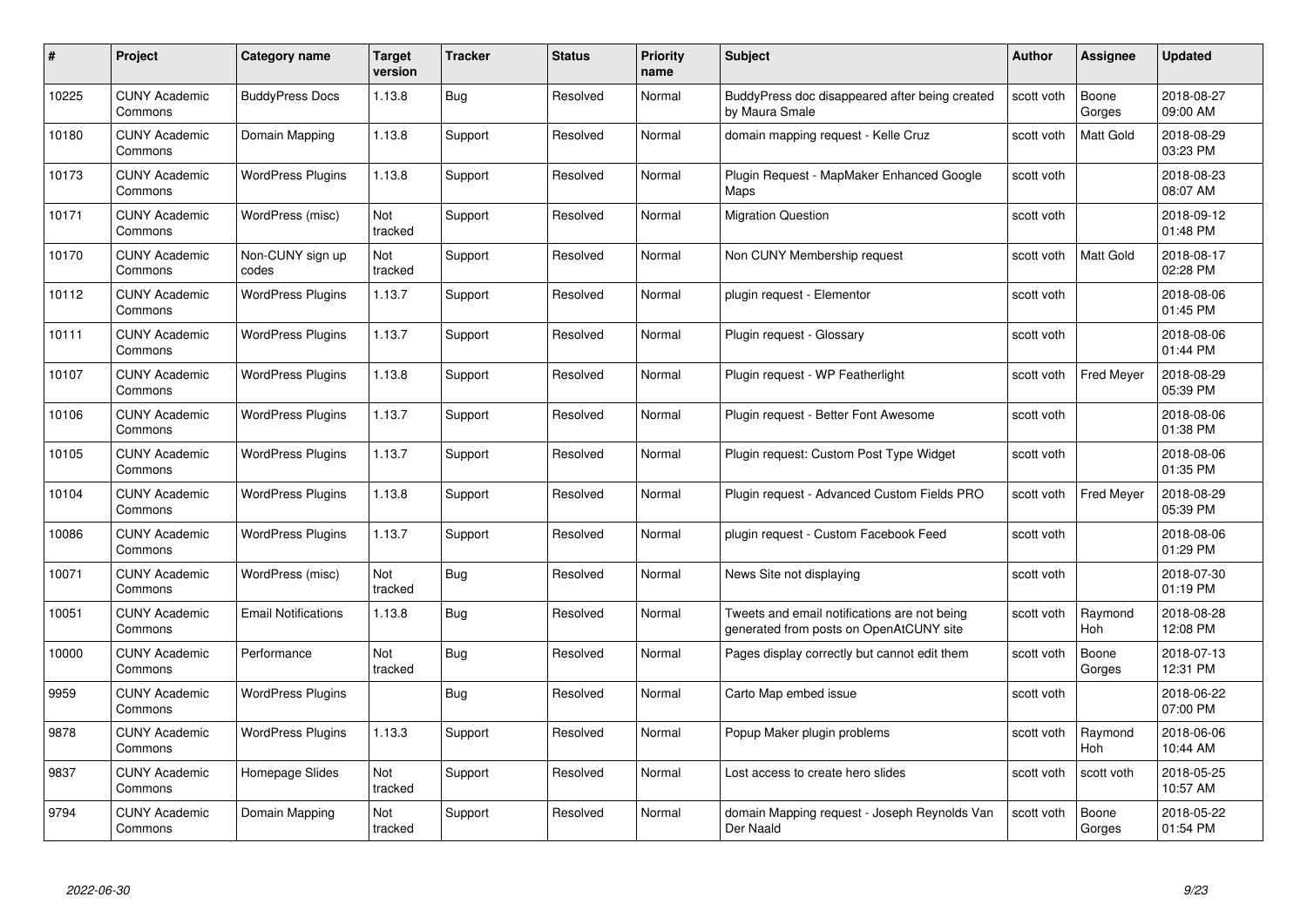| #    | Project                         | <b>Category name</b>     | Target<br>version | <b>Tracker</b> | <b>Status</b>        | <b>Priority</b><br>name | <b>Subject</b>                                                                       | <b>Author</b> | <b>Assignee</b> | <b>Updated</b>         |
|------|---------------------------------|--------------------------|-------------------|----------------|----------------------|-------------------------|--------------------------------------------------------------------------------------|---------------|-----------------|------------------------|
| 9776 | <b>CUNY Academic</b><br>Commons | <b>WordPress Themes</b>  |                   | Support        | Rejected             | Normal                  | Theme Request - Pilot Fish                                                           | scott voth    |                 | 2018-05-17<br>02:36 PM |
| 9750 | <b>CUNY Academic</b><br>Commons | Analytics                | Not<br>tracked    | Support        | Resolved             | Normal                  | MESTC - arabstages.org - google analytics have<br>stopped working after last release | scott voth    | scott voth      | 2018-05-11<br>09:34 AM |
| 9745 | <b>CUNY Academic</b><br>Commons | Commons In A Box         | Not<br>tracked    | Support        | Resolved             | Normal                  | Commons in a Box - Query monitor                                                     | scott voth    |                 | 2018-05-09<br>01:24 PM |
| 9707 | <b>CUNY Academic</b><br>Commons | commonsinabox.org        |                   | Support        | Resolved             | Normal                  | CommonsinaBox.org DEV admin not responding                                           | scott voth    |                 | 2018-05-07<br>10:38 AM |
| 9685 | CUNY Academic<br>Commons        | <b>WordPress Plugins</b> | 1.13.1            | Support        | Resolved             | Normal                  | Plugin Request - Popup-Maker                                                         | scott voth    |                 | 2018-05-08<br>10:52 AM |
| 9675 | <b>CUNY Academic</b><br>Commons | WordPress (misc)         |                   | Support        | Resolved             | Normal                  | Upload html file to new labor forum site                                             | scott voth    |                 | 2018-04-30<br>09:15 PM |
| 9572 | <b>CUNY Academic</b><br>Commons | <b>WordPress Plugins</b> | 1.12.13           | Support        | Resolved             | Normal                  | WordPress Plugin Request - Compact WP Audio<br>Player                                | scott voth    | Boone<br>Gorges | 2018-04-24<br>10:10 AM |
| 9538 | <b>CUNY Academic</b><br>Commons | Analytics                | Not<br>tracked    | Support        | Resolved             | Normal                  | collecting Google Analytics for mapped Domains                                       | scott voth    | Boone<br>Gorges | 2018-04-27<br>09:23 AM |
| 9515 | <b>CUNY Academic</b><br>Commons | <b>WordPress Plugins</b> | Not<br>tracked    | <b>Bug</b>     | Reporter<br>Feedback | Normal                  | Text to Speech plugin - "More Slowly" checkbox<br>not working                        | scott voth    | Boone<br>Gorges | 2018-06-13<br>02:26 PM |
| 9370 | <b>CUNY Academic</b><br>Commons | <b>WordPress Plugins</b> | 1.12.11           | Support        | Resolved             | Normal                  | Text to Speech plugin                                                                | scott voth    | Boone<br>Gorges | 2018-03-27<br>12:47 PM |
| 9221 | CUNY Academic<br>Commons        | <b>WordPress Plugins</b> | 1.16.6            | Support        | Resolved             | Normal                  | Plugin Request - Quiz and Survey Master                                              | scott voth    |                 | 2020-02-25<br>10:55 AM |
| 9217 | <b>CUNY Academic</b><br>Commons | <b>WordPress Plugins</b> | 1.12.9            | Support        | Resolved             | Normal                  | Plugin Request - Text to Speech Widget                                               | scott voth    |                 | 2018-02-27<br>11:05 AM |
| 9053 | <b>CUNY Academic</b><br>Commons | <b>WordPress Plugins</b> | 1.12.6            | Support        | Resolved             | Normal                  | WPBakery Visual Composer plugin Not Working                                          | scott voth    |                 | 2018-01-09<br>07:50 PM |
| 8876 | <b>CUNY Academic</b><br>Commons | cuny.is                  | 1.12.1            | Bug            | Resolved             | Normal                  | Groups cannot select cuny is URL that matches<br>their group slug exactly            | scott voth    | Boone<br>Gorges | 2017-11-01<br>03:06 PM |
| 8859 | <b>CUNY Academic</b><br>Commons |                          | Not<br>tracked    | Support        | Resolved             | Normal                  | Hero Slide Permissions                                                               | scott voth    |                 | 2017-10-26<br>09:59 AM |
| 8706 | <b>CUNY Academic</b><br>Commons | <b>WordPress Plugins</b> | 1.11.13           | Support        | Resolved             | Normal                  | Plugin Request - Accordion Slider lite                                               | scott voth    |                 | 2017-09-22<br>10:01 AM |
| 8683 | <b>CUNY Academic</b><br>Commons | WordPress (misc)         | 1.11.12           | Support        | Resolved             | Normal                  | site banner getting overlaid by black WordPress<br>nav bar                           | scott voth    |                 | 2017-09-11<br>09:32 PM |
| 8624 | <b>CUNY Academic</b><br>Commons | Domain Mapping           | Not<br>tracked    | Support        | Resolved             | Normal                  | domain mapping request                                                               | scott voth    | Boone<br>Gorges | 2017-10-05<br>12:50 PM |
| 8602 | CUNY Academic<br>Commons        | WordPress - Media        |                   | Support        | Duplicate            | Normal                  | Member not able to access Media tab on site                                          | scott voth    | Boone<br>Gorges | 2017-08-29<br>11:54 AM |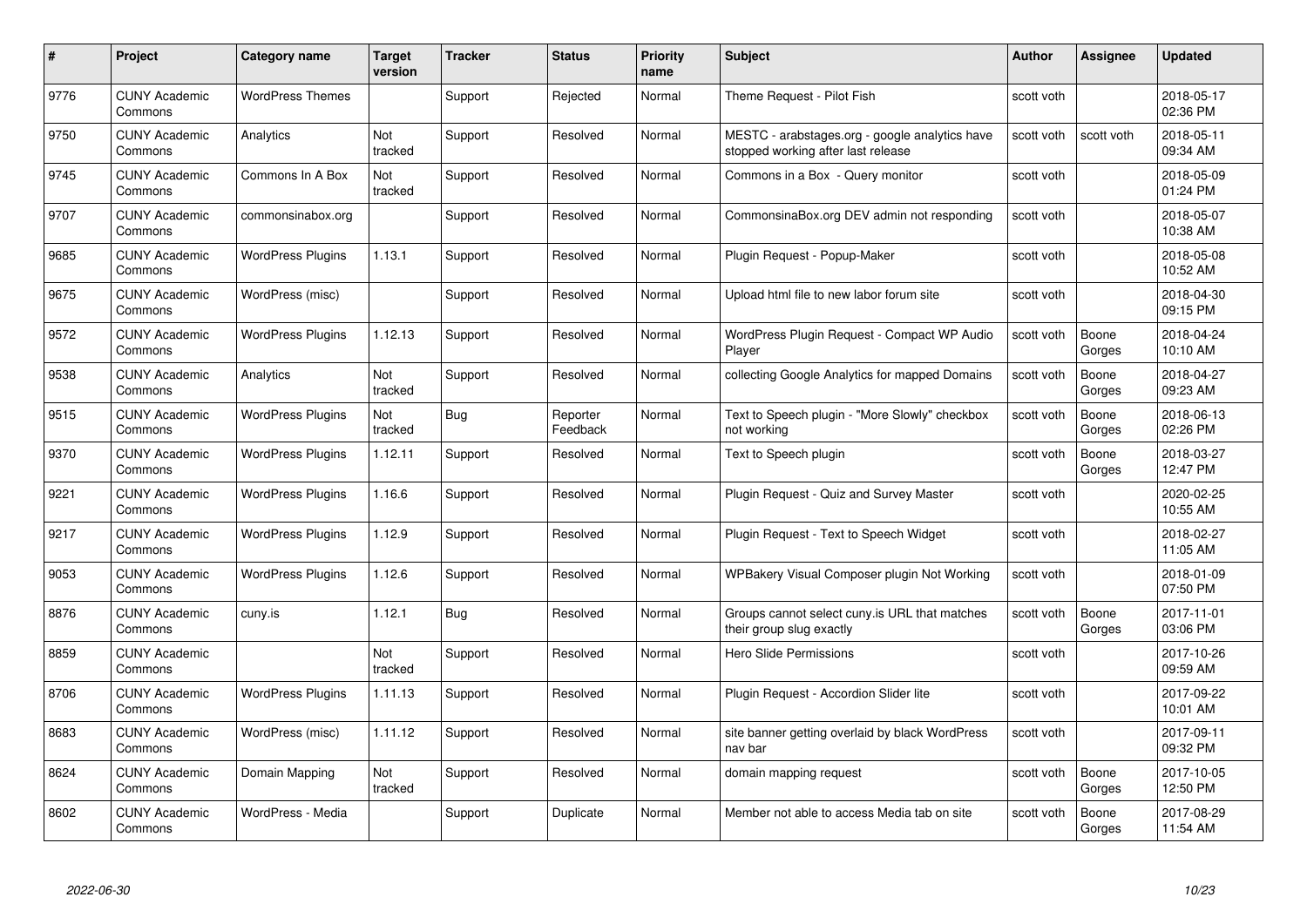| #    | Project                         | <b>Category name</b>     | Target<br>version | <b>Tracker</b> | <b>Status</b> | <b>Priority</b><br>name | <b>Subject</b>                                               | <b>Author</b> | <b>Assignee</b> | <b>Updated</b>         |
|------|---------------------------------|--------------------------|-------------------|----------------|---------------|-------------------------|--------------------------------------------------------------|---------------|-----------------|------------------------|
| 8589 | <b>CUNY Academic</b><br>Commons | Homepage Slides          | Not<br>tracked    | Support        | Resolved      | Normal                  | lost privileges to create hero slide                         | scott voth    | scott voth      | 2017-08-28<br>03:16 PM |
| 8475 | <b>CUNY Academic</b><br>Commons | <b>WordPress Themes</b>  | 1.11.9            | Support        | Resolved      | Normal                  | fix typo in child theme                                      | scott voth    | Boone<br>Gorges | 2017-08-08<br>04:31 PM |
| 8454 | <b>CUNY Academic</b><br>Commons | <b>WordPress Plugins</b> | 1.11.9            | Support        | Resolved      | Normal                  | activate WP Bakery Visual Composer plugin for<br>child theme | scott voth    | Boone<br>Gorges | 2017-08-10<br>02:09 PM |
| 8427 | <b>CUNY Academic</b><br>Commons | <b>WordPress Themes</b>  | 1.11.8            | Support        | Resolved      | Normal                  | child theme request for Short Docs                           | scott voth    | Boone<br>Gorges | 2017-08-01<br>10:13 PM |
| 8325 | <b>CUNY Academic</b><br>Commons | Server                   | Not<br>tracked    | Support        | Resolved      | Normal                  | intermittent server issues                                   | scott voth    | Boone<br>Gorges | 2017-07-01<br>10:57 AM |
| 8153 | <b>CUNY Academic</b><br>Commons | Homepage Slides          |                   | Bug            | Resolved      | Normal                  | Hero Slide Permissions                                       | scott voth    | Boone<br>Gorges | 2017-05-17<br>08:29 PM |
| 8149 | <b>CUNY Academic</b><br>Commons | <b>WordPress Plugins</b> | 1.11              | Support        | Resolved      | Normal                  | Plugin Request - YouTube                                     | scott voth    | Boone<br>Gorges | 2017-05-15<br>09:54 AM |
| 7955 | <b>CUNY Academic</b><br>Commons | <b>User Experience</b>   |                   | Design/UX      | Rejected      | Normal                  | Groups and Sites tabs                                        | scott voth    | Chris Stein     | 2017-10-11<br>11:31 AM |
| 7954 | <b>CUNY Academic</b><br>Commons | WordPress (misc)         | Not<br>tracked    | Support        | Resolved      | Normal                  | Public site not showing up in "Sites"                        | scott voth    | Boone<br>Gorges | 2017-11-15<br>11:01 AM |
| 7894 | <b>CUNY Academic</b><br>Commons | Group Forums             |                   | Bug            | Duplicate     | Normal                  | Forum topics not showing former content                      | scott voth    | Boone<br>Gorges | 2017-04-02<br>06:30 PM |
| 7892 | CUNY Academic<br>Commons        | Commons In A Box         |                   | Bug            | Rejected      | Normal                  | CBOX - Group widget filter links overlap widget<br>title     | scott voth    | Boone<br>Gorges | 2017-04-04<br>10:16 AM |
| 7883 | <b>CUNY Academic</b><br>Commons | <b>WordPress Plugins</b> |                   | Feature        | Rejected      | Normal                  | plugin request                                               | scott voth    | Boone<br>Gorges | 2017-04-01<br>11:10 AM |
| 7870 | <b>CUNY Academic</b><br>Commons | <b>WordPress Plugins</b> | 1.10.15           | Feature        | Resolved      | Normal                  | Plugin request: Smush It                                     | scott voth    | Boone<br>Gorges | 2017-03-31<br>10:28 AM |
| 7810 | <b>CUNY Academic</b><br>Commons | <b>WordPress Themes</b>  | 1.10.15           | Support        | Resolved      | Normal                  | Brunelleschi theme deprecation                               | scott voth    |                 | 2017-03-27<br>10:38 AM |
| 7802 | <b>CUNY Academic</b><br>Commons |                          |                   | Support        | Duplicate     | Normal                  | SPS Faculty site stopped receiving notifications             | scott voth    |                 | 2017-03-16<br>05:33 PM |
| 7738 | <b>CUNY Academic</b><br>Commons | <b>WordPress Plugins</b> | 1.10.12           | Feature        | Resolved      | Normal                  | Image Attribution Tagger                                     | scott voth    |                 | 2017-03-02<br>02:22 PM |
| 7722 | <b>CUNY Academic</b><br>Commons | User Experience          | Not<br>tracked    | Design/UX      | Abandoned     | Normal                  | Password Reset Issues                                        | scott voth    | scott voth      | 2017-12-04<br>10:16 AM |
| 7625 | <b>CUNY Academic</b><br>Commons | Registration             | Not<br>tracked    | <b>Bug</b>     | Resolved      | Normal                  | User unable to register - gets "Forbidden"<br>message        | scott voth    |                 | 2017-11-15<br>01:44 PM |
| 7343 | CUNY Academic<br>Commons        | commonsinabox.org        | Not<br>tracked    | <b>Bug</b>     | Resolved      | Normal                  | commonsinabox.org - unable to access backend                 | scott voth    |                 | 2017-01-06<br>11:58 AM |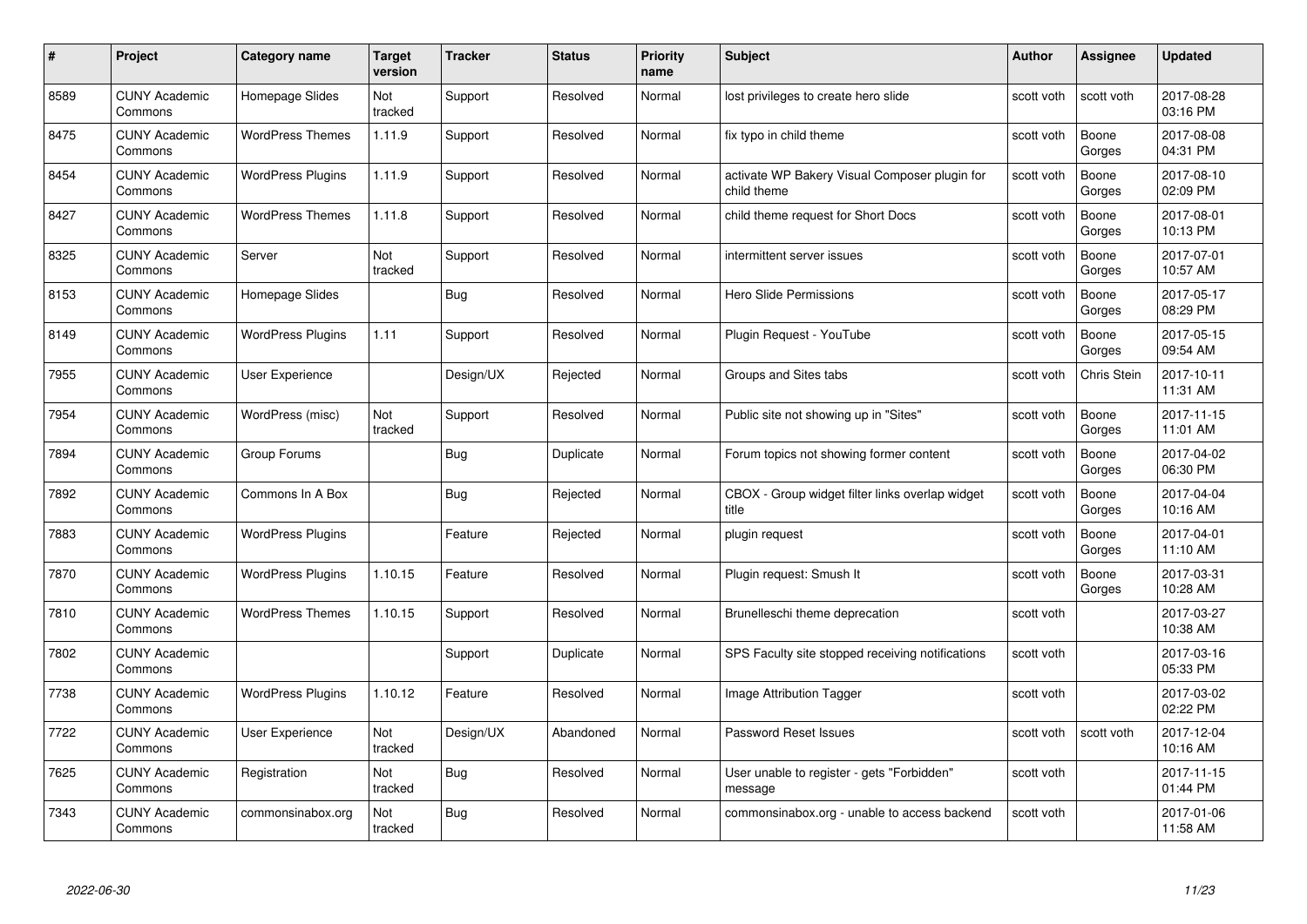| #    | Project                         | <b>Category name</b>       | Target<br>version     | <b>Tracker</b> | <b>Status</b> | <b>Priority</b><br>name | <b>Subject</b>                                                        | <b>Author</b> | <b>Assignee</b>       | <b>Updated</b>         |
|------|---------------------------------|----------------------------|-----------------------|----------------|---------------|-------------------------|-----------------------------------------------------------------------|---------------|-----------------------|------------------------|
| 7295 | <b>CUNY Academic</b><br>Commons | commonsinabox.org          | Not<br>tracked        | Support        | Resolved      | High                    | commonsinabox.org performance issues                                  | scott voth    |                       | 2017-01-03<br>10:52 AM |
| 7289 | <b>CUNY Academic</b><br>Commons | <b>WordPress Plugins</b>   | Future<br>release     | Support        | Abandoned     | Normal                  | OHMS - Metadata Synchronizer - Cynthia Tobar<br>Oral Histories        | scott voth    | Boone<br>Gorges       | 2018-07-22<br>01:22 PM |
| 6905 | <b>CUNY Academic</b><br>Commons | Domain Mapping             | Not<br>tracked        | Support        | Rejected      | Normal                  | domain mapping - Approaching Dance conference                         | scott voth    | Boone<br>Gorges       | 2017-11-15<br>11:09 AM |
| 6542 | <b>CUNY Academic</b><br>Commons | Group Forums               | 1.10                  | <b>Bug</b>     | Resolved      | Normal                  | Embedded image's caption is not rendering -<br>Commons 1.10 testing   | scott voth    | Raymond<br><b>Hoh</b> | 2016-11-01<br>10:59 AM |
| 6539 | <b>CUNY Academic</b><br>Commons | Events                     | 1.10                  | <b>Bug</b>     | Resolved      | Normal                  | Event Room numbers don't seem to be persisted<br>Commons 1.10 testing | scott voth    | Boone<br>Gorges       | 2016-10-31<br>04:23 PM |
| 6536 | <b>CUNY Academic</b><br>Commons | <b>Email Notifications</b> | 1.10                  | <b>Bug</b>     | Resolved      | Normal                  | HTML not rendering (Sunday, 12:30 - 1:15PM) -<br>Commons 1.10 Testing | scott voth    | Raymond<br>Hoh        | 2016-11-07<br>10:49 AM |
| 6515 | <b>CUNY Academic</b><br>Commons | Homepage Slides            |                       | <b>Bug</b>     | Resolved      | Normal                  | Gallery Posts (i.e. Hero slides) are Not Working                      | scott voth    | scott voth            | 2019-09-23<br>03:01 PM |
| 6512 | <b>CUNY Academic</b><br>Commons | Homepage Slides            | <b>Not</b><br>tracked | Support        | Resolved      | Normal                  | Lost permissions to Create Hero slides                                | scott voth    | scott voth            | 2016-10-27<br>11:00 PM |
| 6383 | <b>CUNY Academic</b><br>Commons | Domain Mapping             | Not<br>tracked        | Support        | Resolved      | Normal                  | Domain Mapping request - Azriel Genack                                | scott voth    | Boone<br>Gorges       | 2016-10-21<br>03:48 PM |
| 6184 | <b>CUNY Academic</b><br>Commons | commonsinabox.org          | Not<br>tracked        | <b>Bug</b>     | Resolved      | Normal                  | CBOX Confirm User Registration plugin                                 | scott voth    | Raymond<br>Hoh        | 2018-09-12<br>01:50 PM |
| 6181 | <b>CUNY Academic</b><br>Commons | Membership                 |                       | Support        | Resolved      | Normal                  | Membership Request - Hunter Alum                                      | scott voth    | <b>Matt Gold</b>      | 2016-10-10<br>06:43 PM |
| 6178 | <b>CUNY Academic</b><br>Commons | <b>WordPress Plugins</b>   |                       | <b>Bug</b>     | Rejected      | Normal                  | Social Sharing via JetPack Not Working                                | scott voth    | Daniel Jones          | 2017-05-01<br>10:24 PM |
| 6135 | <b>CUNY Academic</b><br>Commons | Domain Mapping             | Not<br>tracked        | Support        | Resolved      | Normal                  | domain mapping - Patrick Sweeney                                      | scott voth    | Matt Gold             | 2016-10-12<br>11:41 AM |
| 6134 | <b>CUNY Academic</b><br>Commons | Domain Mapping             | Not<br>tracked        | Support        | Abandoned     | Normal                  | domain mapping - mellon faculty diversity                             | scott voth    | scott voth            | 2017-03-26<br>11:22 AM |
| 6111 | CUNY Academic<br>Commons        | Registration               |                       | Support        | Resolved      | Normal                  | Manually Activate Member Account - Sunjum<br>Hussain                  | scott voth    |                       | 2016-10-11<br>08:21 PM |
| 6110 | <b>CUNY Academic</b><br>Commons | cuny.is                    |                       | Support        | Resolved      | Normal                  | cuny.is Request                                                       | scott voth    | Sarah<br>Morgano      | 2016-10-03<br>03:03 AM |
| 6000 | <b>CUNY Academic</b><br>Commons | <b>WordPress Plugins</b>   | 1.9.27                | Bug            | Resolved      | Normal                  | Unconfirmed Users Plugin is visible on all sites                      | scott voth    | Boone<br>Gorges       | 2016-09-11<br>09:10 PM |
| 5885 | <b>CUNY Academic</b><br>Commons | <b>WordPress Plugins</b>   | 1.9.24                | Support        | Resolved      | Normal                  | Plugin Request - Knight Lab Timeline                                  | scott voth    | Boone<br>Gorges       | 2016-08-11<br>10:56 PM |
| 5846 | CUNY Academic<br>Commons        | Membership                 |                       | Support        | Resolved      | Normal                  | Add Undergraduate Member to the Commons                               | scott voth    | Matt Gold             | 2016-07-27<br>08:28 AM |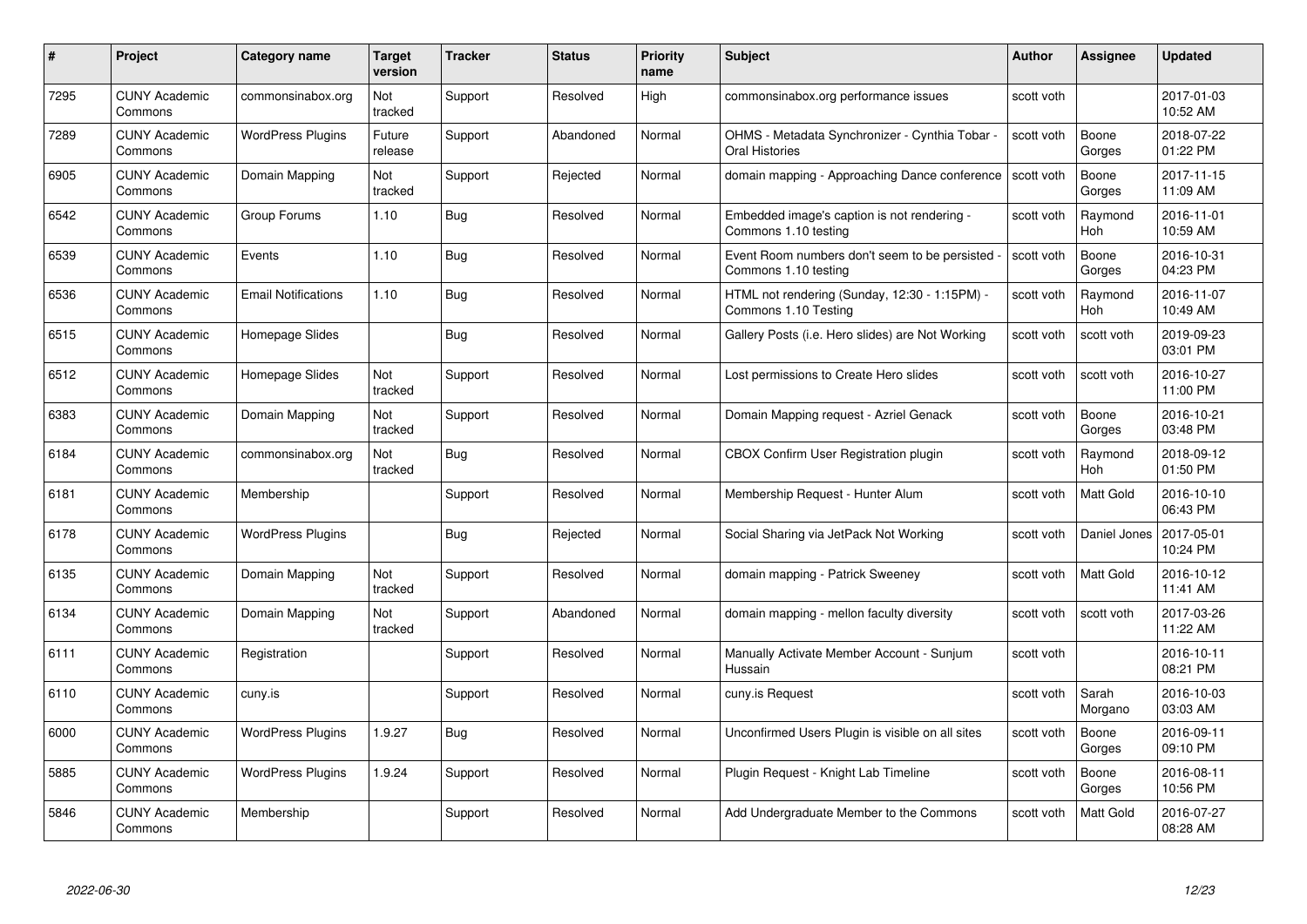| #    | Project                         | <b>Category name</b>              | Target<br>version     | <b>Tracker</b> | <b>Status</b> | <b>Priority</b><br>name | <b>Subject</b>                                               | <b>Author</b> | <b>Assignee</b> | <b>Updated</b>         |
|------|---------------------------------|-----------------------------------|-----------------------|----------------|---------------|-------------------------|--------------------------------------------------------------|---------------|-----------------|------------------------|
| 5830 | <b>CUNY Academic</b><br>Commons | <b>WordPress</b><br>(Permissions) | <b>Not</b><br>tracked | Bug            | Resolved      | Normal                  | Lost access to create hero slides - please<br>reinstate      | scott voth    | Boone<br>Gorges | 2016-07-25<br>10:01 AM |
| 5829 | <b>CUNY Academic</b><br>Commons | Upgrades                          | Not<br>tracked        | <b>Bug</b>     | Resolved      | Normal                  | New Server - Creating a Group - Sometimes get<br>502 error   | scott voth    |                 | 2016-08-01<br>11:58 PM |
| 5828 | <b>CUNY Academic</b><br>Commons | Upgrades                          | 1.9.22                | <b>Bug</b>     | Resolved      | High                    | New Server - File Uploads                                    | scott voth    | Boone<br>Gorges | 2016-08-02<br>12:00 AM |
| 5827 | <b>CUNY Academic</b><br>Commons | Public Portfolio                  | Future<br>release     | Bug            | Assigned      | Normal                  | Academic Interests square bracket links not<br>workina       | scott voth    | Chris Stein     | 2016-08-11<br>11:59 PM |
| 5747 | CUNY Academic<br>Commons        | Server                            |                       | <b>Bug</b>     | Resolved      | Urgent                  | Commons Site seems to be down                                | scott voth    |                 | 2016-06-27<br>09:16 PM |
| 5653 | <b>CUNY Academic</b><br>Commons | <b>WordPress Plugins</b>          | 1.9.19                | Feature        | Resolved      | Normal                  | Plugin Request - Simple Custom Post Order -<br>Cynthia Tobar | scott voth    | Boone<br>Gorges | 2016-06-21<br>10:19 PM |
| 5617 | <b>CUNY Academic</b><br>Commons | Domain Mapping                    | Not<br>tracked        | Support        | Resolved      | Normal                  | Domain Mapping Issue - Paul Herbert                          | scott voth    | Boone<br>Gorges | 2016-05-30<br>12:04 PM |
| 5583 | <b>CUNY Academic</b><br>Commons |                                   | Not<br>tracked        | Support        | Resolved      | Normal                  | Lost access to create hero slides - please<br>reinstate      | scott voth    | Boone<br>Gorges | 2016-05-23<br>12:11 AM |
| 5582 | <b>CUNY Academic</b><br>Commons | <b>WordPress Plugins</b>          | 1.9.17                | <b>Bug</b>     | Resolved      | Normal                  | Visual Composer Not Working with Bridge Theme<br>Anymore     | scott voth    | Boone<br>Gorges | 2016-06-01<br>10:56 PM |
| 5569 | <b>CUNY Academic</b><br>Commons | <b>WordPress Plugins</b>          | 1.9.18                | Feature        | Resolved      | Normal                  | WP Inventory Manager Add-On - Michael Madden                 | scott voth    | Boone<br>Gorges | 2016-06-12<br>10:39 AM |
| 5548 | CUNY Academic<br>Commons        | <b>WordPress Plugins</b>          | 1.9.15                | Feature        | Resolved      | Normal                  | Plugin Request: Inventory Manager - Michael<br>Madden        | scott voth    |                 | 2016-05-11<br>11:27 PM |
| 5511 | <b>CUNY Academic</b><br>Commons | Domain Mapping                    | Not<br>tracked        | Support        | Resolved      | Normal                  | Domain Mapping Request - Artem Altman                        | scott voth    | scott voth      | 2016-06-16<br>09:46 PM |
| 5493 | <b>CUNY Academic</b><br>Commons | <b>WordPress Plugins</b>          |                       | Bug            | Rejected      | Normal                  | Plugin Request - WP Data Tables                              | scott voth    | Boone<br>Gorges | 2016-04-27<br>02:55 PM |
| 5344 | <b>CUNY Academic</b><br>Commons | Domain Mapping                    | Not<br>tracked        | Support        | Resolved      | Normal                  | Domain Mapping Request - Bijan Kimiagar                      | scott voth    | scott voth      | 2016-03-31<br>10:52 PM |
| 5311 | <b>CUNY Academic</b><br>Commons |                                   | Not<br>tracked        | Support        | Resolved      | Normal                  | <b>CUNY SLA Lab collaboration</b>                            | scott voth    | scott voth      | 2016-10-11<br>08:48 PM |
| 5295 | <b>CUNY Academic</b><br>Commons | Server                            | Not<br>tracked        | <b>Bug</b>     | Resolved      | Normal                  | Lousy Response Time and sporadic timeouts                    | scott voth    |                 | 2016-03-15<br>10:03 AM |
| 5271 | <b>CUNY Academic</b><br>Commons | Server                            |                       | Support        | Resolved      | High                    | CBOX and Commons sites down?                                 | scott voth    |                 | 2016-02-28<br>12:30 PM |
| 5270 | <b>CUNY Academic</b><br>Commons | Server                            |                       | Support        | Rejected      | Normal                  | Slow Response Time                                           | scott voth    | Matt Gold       | 2016-02-27<br>08:34 PM |
| 5189 | CUNY Academic<br>Commons        | Homepage Slides                   | Not<br>tracked        | Support        | Resolved      | Normal                  | Lost Access to Create Hero Slides                            | scott voth    | Boone<br>Gorges | 2016-02-01<br>10:45 AM |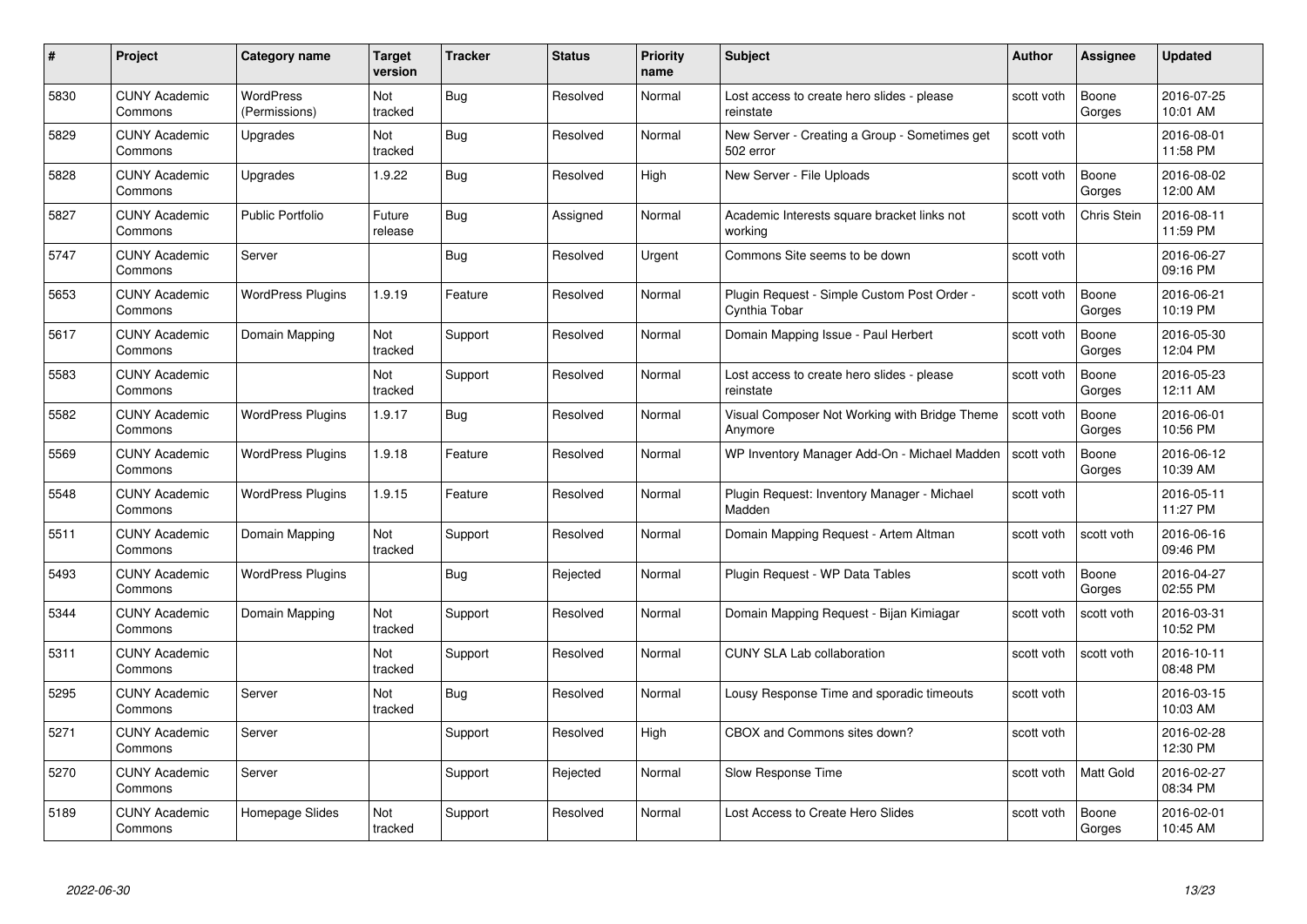| #    | Project                         | Category name            | Target<br>version | <b>Tracker</b> | <b>Status</b> | <b>Priority</b><br>name | <b>Subject</b>                                                           | Author     | <b>Assignee</b>       | <b>Updated</b>         |
|------|---------------------------------|--------------------------|-------------------|----------------|---------------|-------------------------|--------------------------------------------------------------------------|------------|-----------------------|------------------------|
| 5096 | <b>CUNY Academic</b><br>Commons | Domain Mapping           | Not<br>tracked    | Support        | Resolved      | Normal                  | Domain Mapping Request: Lauren Spradlin                                  | scott voth | scott voth            | 2020-01-21<br>07:30 PM |
| 5089 | <b>CUNY Academic</b><br>Commons | Server                   | 1.9.4             | Support        | Resolved      | Urgent                  | response time sluggish                                                   | scott voth | Boone<br>Gorges       | 2016-01-11<br>10:16 PM |
| 5032 | <b>CUNY Academic</b><br>Commons | Server                   |                   | Support        | Resolved      | Normal                  | Error establishing a database connection                                 | scott voth |                       | 2015-12-14<br>08:46 PM |
| 4978 | <b>CUNY Academic</b><br>Commons | <b>Directories</b>       | 1.9.4             | Feature        | Resolved      | High                    | On Profile Provide a Way to Enter or Change<br><b>Campus Affiliation</b> | scott voth | Boone<br>Gorges       | 2016-01-11<br>10:41 PM |
| 4954 | <b>CUNY Academic</b><br>Commons | Domain Mapping           | Not<br>tracked    | Support        | Resolved      | Normal                  | domain mapping request - Talia Schaffer                                  | scott voth | Boone<br>Gorges       | 2015-12-07<br>01:24 AM |
| 4902 | <b>CUNY Academic</b><br>Commons | Domain Mapping           | Not<br>tracked    | Support        | Resolved      | Normal                  | domain mapping request - Patrick Sweeney                                 | scott voth | Boone<br>Gorges       | 2015-12-07<br>01:32 AM |
| 4842 | <b>CUNY Academic</b><br>Commons | Homepage Slides          |                   | Support        | Resolved      | Normal                  | Lost Access to Create Hero Slides                                        | scott voth | scott voth            | 2015-10-31<br>03:17 PM |
| 4841 | <b>CUNY Academic</b><br>Commons | Design                   | Future<br>release | Bug            | Rejected      | Normal                  | Font style on "Friends" Page seems different                             | scott voth | Boone<br>Gorges       | 2015-11-03<br>07:40 AM |
| 4795 | <b>CUNY Academic</b><br>Commons | Domain Mapping           | Not<br>tracked    | Support        | Resolved      | Normal                  | Revert Domain Mapping for<br>http://bkpublicscholars.org/                | scott voth | Boone<br>Gorges       | 2015-11-01<br>05:33 PM |
| 4766 | <b>CUNY Academic</b><br>Commons | Server                   |                   | <b>Bug</b>     | Resolved      | High                    | Sites Not Responding - Commons and CBOX                                  | scott voth |                       | 2015-10-13<br>01:05 PM |
| 4713 | <b>CUNY Academic</b><br>Commons | <b>WordPress Themes</b>  | Not<br>tracked    | Support        | Resolved      | Normal                  | academia theme issues                                                    | scott voth | Daniel Jones          | 2016-01-26<br>04:53 PM |
| 4685 | <b>CUNY Academic</b><br>Commons | Server                   | Not<br>tracked    | <b>Bug</b>     | Resolved      | Immediate               | Response Time Poor - Unable to connect to<br>database                    | scott voth |                       | 2015-09-28<br>09:16 PM |
| 4631 | <b>CUNY Academic</b><br>Commons | WordPress (misc)         | Not<br>tracked    | <b>Bug</b>     | Rejected      | High                    | caching/ssl issues ??                                                    | scott voth | Boone<br>Gorges       | 2016-01-26<br>10:35 AM |
| 4603 | <b>CUNY Academic</b><br>Commons | <b>WordPress Plugins</b> |                   | Support        | Resolved      | Normal                  | Plugin Request: Search and Filter                                        | scott voth | Boone<br>Gorges       | 2015-09-21<br>11:31 AM |
| 4580 | <b>CUNY Academic</b><br>Commons | Commons In A Box         | Not<br>tracked    | Support        | Resolved      | Normal                  | Unable to register account on CBOX Demo Site                             | scott voth | Boone<br>Gorges       | 2015-09-10<br>02:37 PM |
| 4571 | <b>CUNY Academic</b><br>Commons | Domain Mapping           | Not<br>tracked    | Support        | Resolved      | Normal                  | Domain Mapping Request - Courtney Drayer                                 | scott voth | <b>Matt Gold</b>      | 2015-09-16<br>05:19 PM |
| 4535 | <b>CUNY Academic</b><br>Commons | My Commons               | Future<br>release | Bug            | <b>New</b>    | Low                     | My Commons filter issue                                                  | scott voth | Raymond<br><b>Hoh</b> | 2015-09-01<br>11:17 AM |
| 4526 | <b>CUNY Academic</b><br>Commons | Homepage Slides          | 1.8.11            | <b>Bug</b>     | Resolved      | Normal                  | Mousing Over Hero Slide does not stop Animation                          | scott voth | Daniel Jones          | 2015-09-18<br>03:53 PM |
| 4524 | <b>CUNY Academic</b><br>Commons | Events                   | 1.9               | Feature        | Resolved      | Normal                  | Create a iCal Feed for Events Calendar                                   | scott voth | Raymond<br>Hoh        | 2015-11-09<br>12:55 PM |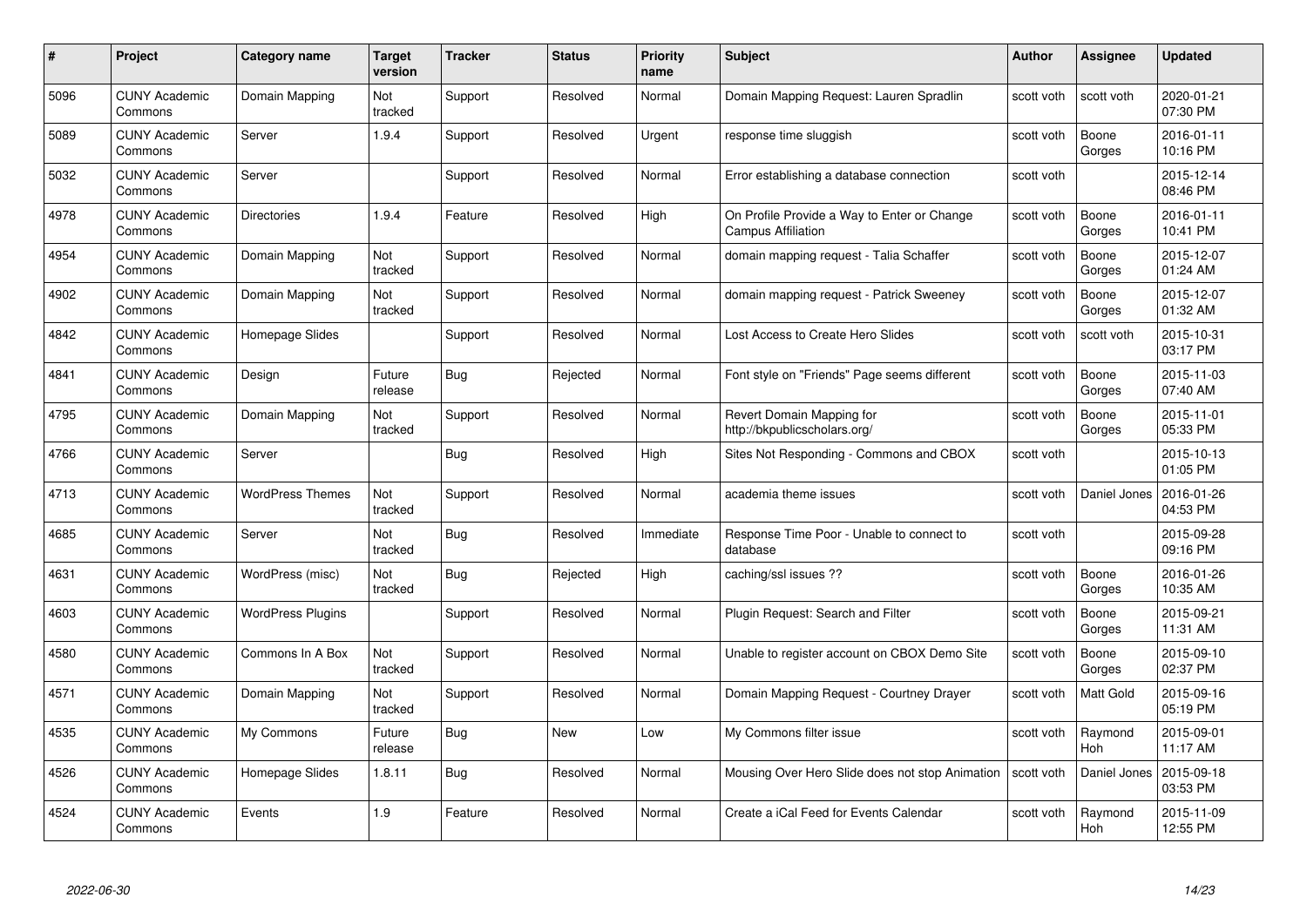| #    | Project                         | <b>Category name</b>       | Target<br>version | <b>Tracker</b> | <b>Status</b> | <b>Priority</b><br>name | <b>Subject</b>                                                           | <b>Author</b> | <b>Assignee</b> | <b>Updated</b>         |
|------|---------------------------------|----------------------------|-------------------|----------------|---------------|-------------------------|--------------------------------------------------------------------------|---------------|-----------------|------------------------|
| 4455 | <b>CUNY Academic</b><br>Commons | <b>Group Files</b>         | 1.8.8             | Bug            | Resolved      | High                    | Group Files Download to zip Not working                                  | scott voth    | Boone<br>Gorges | 2015-08-19<br>09:58 AM |
| 4445 | <b>CUNY Academic</b><br>Commons | Registration               | Not<br>tracked    | Bug            | Resolved      | Normal                  | user alisonorlando is trying to register - no email<br>received          | scott voth    | Boone<br>Gorges | 2015-08-20<br>12:35 PM |
| 4438 | <b>CUNY Academic</b><br>Commons | Events                     | Future<br>release | Bug            | Assigned      | Normal                  | Events Calendar - Export Recurring Events                                | scott voth    | Daniel Jones    | 2016-05-23<br>04:25 PM |
| 4424 | <b>CUNY Academic</b><br>Commons | Server                     |                   | Bug            | Rejected      | Normal                  | Slow Response Time                                                       | scott voth    |                 | 2015-08-12<br>09:46 AM |
| 4419 | <b>CUNY Academic</b><br>Commons | <b>WordPress Plugins</b>   | 1.8.8             | Support        | Resolved      | Normal                  | Activate "WordPress Importer" by Default                                 | scott voth    | Raymond<br>Hoh  | 2015-08-11<br>08:29 PM |
| 4407 | <b>CUNY Academic</b><br>Commons | Group Forums               |                   | Bug            | Resolved      | Normal                  | Disable Forum on Existing group is not working                           | scott voth    | Boone<br>Gorges | 2015-08-11<br>03:13 PM |
| 4373 | <b>CUNY Academic</b><br>Commons | <b>Public Portfolio</b>    | Not<br>tracked    | Support        | Resolved      | Normal                  | Delete Old "Title" section from Member's public<br>portfolio page        | scott voth    | Boone<br>Gorges | 2015-08-04<br>09:01 PM |
| 4365 | <b>CUNY Academic</b><br>Commons | Homepage Slides            | Not<br>tracked    | Support        | Resolved      | Normal                  | Lost Access to Create Hero Slides                                        | scott voth    | scott voth      | 2016-03-09<br>06:18 PM |
| 4309 | <b>CUNY Academic</b><br>Commons | Home Page                  | 1.8.5             | Feature        | Resolved      | Normal                  | Change Main Navigation Help Link to<br>http://codex.commons.gc.cuny.edu/ | scott voth    |                 | 2015-07-21<br>10:45 AM |
| 4143 | <b>CUNY Academic</b><br>Commons | <b>WordPress Themes</b>    | Not<br>tracked    | <b>Bug</b>     | Resolved      | Normal                  | Issues after Canvas Update - Help & Support /<br>Codex                   | scott voth    | Daniel Jones    | 2015-08-10<br>02:44 PM |
| 4107 | <b>CUNY Academic</b><br>Commons | Server                     | Not<br>tracked    | <b>Bug</b>     | Resolved      | Normal                  | Slow Response Time and "Error establishing a<br>database connection"     | scott voth    |                 | 2015-06-11<br>09:33 AM |
| 4047 | <b>CUNY Academic</b><br>Commons | <b>WordPress Themes</b>    | Not<br>tracked    | Support        | Resolved      | Normal                  | Help James Samuel with Theme after it was<br>updated                     | scott voth    |                 | 2015-07-21<br>06:12 PM |
| 4019 | <b>CUNY Academic</b><br>Commons | <b>WordPress Themes</b>    | Not<br>tracked    | Support        | Resolved      | Normal                  | WP Site Display Issue                                                    | scott voth    | Daniel Jones    | 2015-05-10<br>12:33 PM |
| 3964 | <b>CUNY Academic</b><br>Commons | <b>Group Announcments</b>  | 1.8.17            | Bug            | Resolved      | Normal                  | "There was a problem" error when posting<br>Group Announcement           | scott voth    | Boone<br>Gorges | 2015-11-18<br>05:45 PM |
| 3957 | CUNY Academic<br>Commons        | WordPress<br>(Permissions) |                   | Support        | Resolved      | Normal                  | Lost Access to Create Hero Slides                                        | scott voth    | Boone<br>Gorges | 2015-03-30<br>08:57 PM |
| 3940 | <b>CUNY Academic</b><br>Commons | <b>WordPress Plugins</b>   | 1.7.16            | Support        | Resolved      | Normal                  | Plugin Request - Amazon Link                                             | scott voth    | Boone<br>Gorges | 2015-03-21<br>08:45 PM |
| 3935 | <b>CUNY Academic</b><br>Commons | WordPress (misc)           |                   | Bug            | Duplicate     | Normal                  | Member consistently gets blank page.php when<br>saving posts             | scott voth    | Boone<br>Gorges | 2015-03-21<br>12:00 PM |
| 3931 | <b>CUNY Academic</b><br>Commons | Groups (misc)              | Not<br>tracked    | Support        | Resolved      | Normal                  | "WordPress Help" Avatar                                                  | scott voth    | scott voth      | 2015-03-19<br>09:41 PM |
| 3841 | CUNY Academic<br>Commons        | commonsinabox.org          | Not<br>tracked    | <b>Bug</b>     | Resolved      | Normal                  | CBOX.org Registration Plugin Not Working                                 | scott voth    | Boone<br>Gorges | 2016-01-26<br>03:27 PM |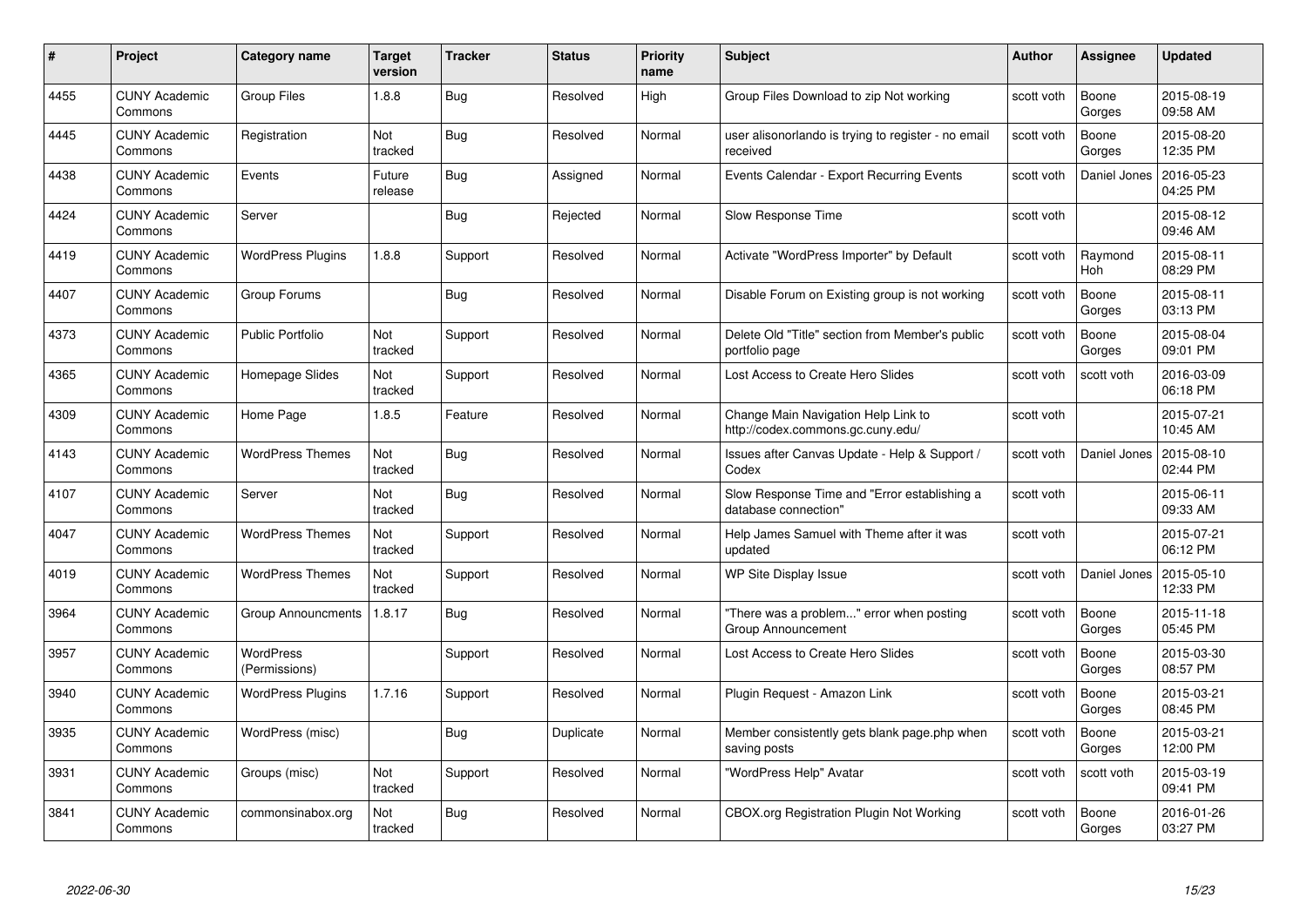| #    | Project                         | Category name            | Target<br>version | <b>Tracker</b> | <b>Status</b> | <b>Priority</b><br>name | <b>Subject</b>                                                                 | Author     | Assignee              | <b>Updated</b>         |
|------|---------------------------------|--------------------------|-------------------|----------------|---------------|-------------------------|--------------------------------------------------------------------------------|------------|-----------------------|------------------------|
| 3753 | <b>CUNY Academic</b><br>Commons | Domain Mapping           | Not<br>tracked    | Support        | Resolved      | High                    | Domain mapping request - Sujatha Fernandes                                     | scott voth | Raymond<br><b>Hoh</b> | 2015-11-30<br>03:11 PM |
| 3728 | <b>CUNY Academic</b><br>Commons | Homepage Slides          | Not<br>tracked    | Support        | Resolved      | Normal                  | Lost Access to Create Hero Slides                                              | scott voth | Boone<br>Gorges       | 2014-12-28<br>02:18 PM |
| 3713 | <b>CUNY Academic</b><br>Commons | Server                   |                   | Support        | Resolved      | Normal                  | Slow Response Time                                                             | scott voth | Matt Gold             | 2014-12-13<br>04:25 PM |
| 3712 | <b>CUNY Academic</b><br>Commons | <b>WordPress Themes</b>  | 1.7.6             | Support        | Resolved      | Normal                  | Two plugins for the "Old Paper Theme" not<br>Available                         | scott voth |                       | 2014-12-11<br>08:16 PM |
| 3703 | <b>CUNY Academic</b><br>Commons | Homepage Slides          |                   | Bug            | Rejected      | Normal                  | Delay in Loading Hero Slide Images                                             | scott voth | scott voth            | 2014-12-11<br>08:42 PM |
| 3702 | <b>CUNY Academic</b><br>Commons | <b>WordPress Themes</b>  |                   | Support        | Resolved      | Normal                  | access the Old Paper Theme                                                     | scott voth | <b>Matt Gold</b>      | 2014-12-09<br>09:21 AM |
| 3641 | <b>CUNY Academic</b><br>Commons | <b>WordPress Themes</b>  |                   | Support        | Rejected      | Normal                  | New Theme Request: Outspoken (a premium WP<br>Shower theme)                    | scott voth | Matt Gold             | 2014-11-18<br>08:08 PM |
| 3635 | <b>CUNY Academic</b><br>Commons | Domain Mapping           | Not<br>tracked    | Support        | Resolved      | Normal                  | Domain Mapping Request - Keith Miyake                                          | scott voth | Matt Gold             | 2014-11-10<br>08:15 PM |
| 3621 | <b>CUNY Academic</b><br>Commons | Domain Mapping           | Not<br>tracked    | Support        | Resolved      | Normal                  | Question - Google Analytics, Mapped Domains,<br>and WP-Google-Analytics plugin | scott voth |                       | 2015-04-01<br>09:16 PM |
| 3604 | <b>CUNY Academic</b><br>Commons | cuny.is                  |                   | Support        | Resolved      | Normal                  | <b>LLJournal CUNY.IS request</b>                                               | scott voth | Sarah<br>Morgano      | 2014-10-26<br>05:47 PM |
| 3603 | <b>CUNY Academic</b><br>Commons | Domain Mapping           | Not<br>tracked    | Support        | Resolved      | Normal                  | Domain Mapping Request - CERG                                                  | scott voth | scott voth            | 2014-11-19<br>04:28 PM |
| 3600 | <b>CUNY Academic</b><br>Commons | <b>WordPress Plugins</b> | 1.7.2             | Support        | Resolved      | Normal                  | New Plugin Request - Meta-Slider                                               | scott voth | Boone<br>Gorges       | 2014-11-01<br>02:29 PM |
| 3576 | <b>CUNY Academic</b><br>Commons | <b>WordPress Plugins</b> | 1.7.1             | Support        | Resolved      | Normal                  | Plugin Request: Better Search                                                  | scott voth | Boone<br>Gorges       | 2014-10-21<br>11:26 AM |
| 3556 | <b>CUNY Academic</b><br>Commons | Home Page                |                   | Bug            | Resolved      | High                    | Lost Access to Create Hero Slides                                              | scott voth |                       | 2014-10-15<br>08:38 PM |
| 3551 | <b>CUNY Academic</b><br>Commons | Server                   | Not<br>tracked    | Bug            | Resolved      | Normal                  | Slow Response Time                                                             | scott voth | Matt Gold             | 2014-11-11<br>02:31 PM |
| 3549 | <b>CUNY Academic</b><br>Commons | commonsinabox.org        | Not<br>tracked    | Support        | Rejected      | Normal                  | Spam on CBOX.org                                                               | scott voth |                       | 2014-10-15<br>12:10 AM |
| 3539 | <b>CUNY Academic</b><br>Commons | Domain Mapping           | Not<br>tracked    | Support        | Resolved      | Normal                  | Domain Mapping Request for ACERT                                               | scott voth | Boone<br>Gorges       | 2015-11-30<br>03:15 PM |
| 3531 | <b>CUNY Academic</b><br>Commons | Home Page                | 1.7               | Feature        | Resolved      | Normal                  | Let Users Hover over Hero Slides to Stop<br>Animation                          | scott voth | Daniel Jones          | 2014-10-13<br>05:43 PM |
| 3528 | <b>CUNY Academic</b><br>Commons | Server                   | Not<br>tracked    | <b>Bug</b>     | Resolved      | High                    | Slow Response Time                                                             | scott voth | <b>Matt Gold</b>      | 2016-01-26<br>05:11 PM |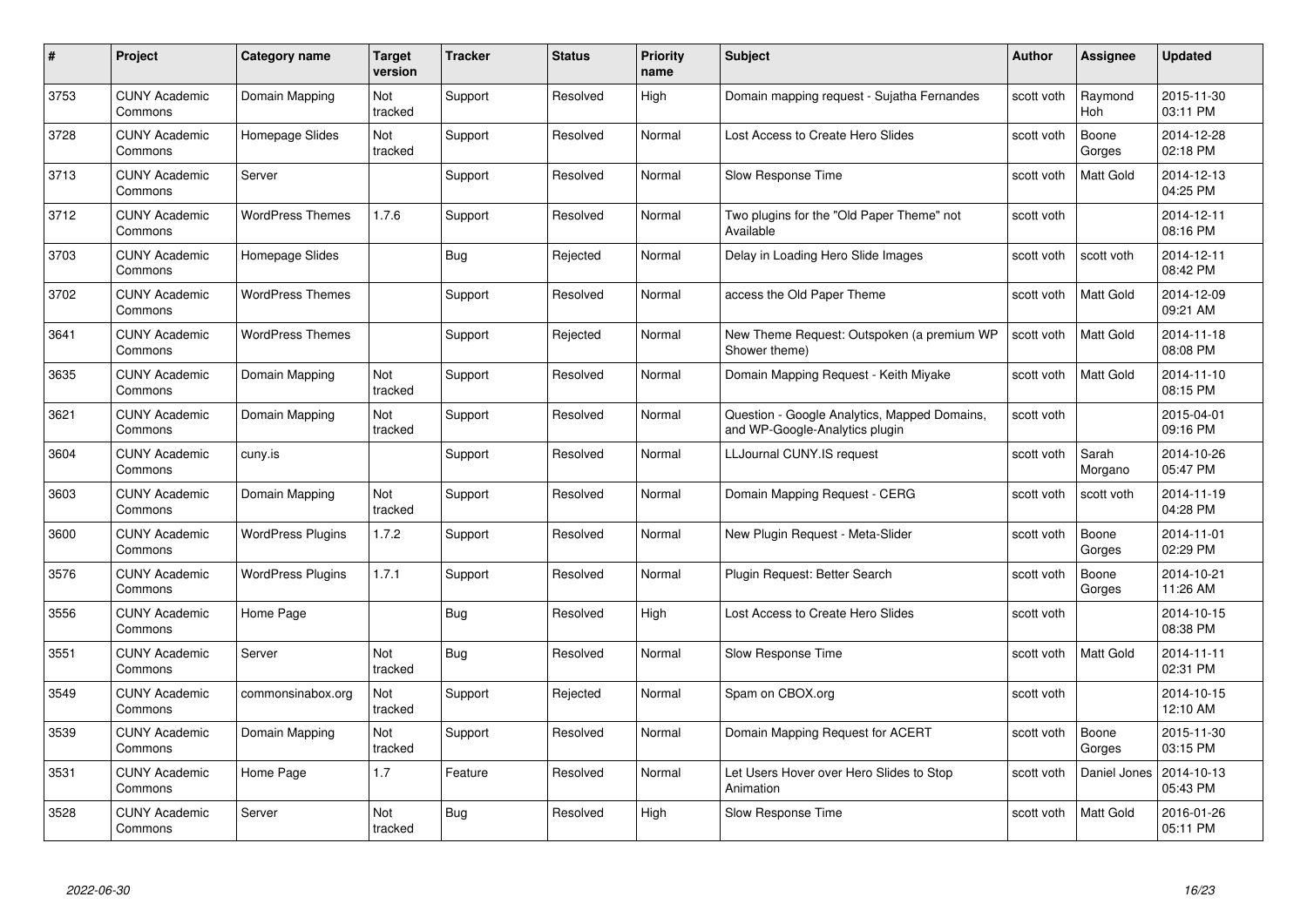| #    | Project                         | Category name              | Target<br>version | <b>Tracker</b> | <b>Status</b> | <b>Priority</b><br>name | <b>Subject</b>                                                                              | <b>Author</b> | <b>Assignee</b>       | <b>Updated</b>         |
|------|---------------------------------|----------------------------|-------------------|----------------|---------------|-------------------------|---------------------------------------------------------------------------------------------|---------------|-----------------------|------------------------|
| 3523 | <b>CUNY Academic</b><br>Commons | My Commons                 | 1.8               | Bug            | Resolved      | Normal                  | 1.7 Testing - "Reply" and Post Button                                                       | scott voth    | Boone<br>Gorges       | 2015-04-09<br>05:19 PM |
| 3522 | <b>CUNY Academic</b><br>Commons | My Commons                 | 1.7               | <b>Bug</b>     | Resolved      | Normal                  | 1.7 Testing - Delete button not working on My<br>Commons                                    | scott voth    | Raymond<br><b>Hoh</b> | 2014-10-08<br>03:13 PM |
| 3502 | <b>CUNY Academic</b><br>Commons | <b>Blogs (BuddyPress)</b>  | 1.6.17            | <b>Bug</b>     | Resolved      | High                    | "Create a Site" button not working on Blog Page                                             | scott voth    | Boone<br>Gorges       | 2014-09-30<br>02:17 PM |
| 3500 | <b>CUNY Academic</b><br>Commons | WordPress (misc)           |                   | Support        | Rejected      | Normal                  | Invitation to Join Site Unsuccessful?                                                       | scott voth    | Boone<br>Gorges       | 2014-09-28<br>01:28 PM |
| 3492 | <b>CUNY Academic</b><br>Commons | <b>WordPress Themes</b>    | Future<br>release | Support        | Assigned      | Normal                  | Add CBOX theme to the Commons                                                               | scott voth    | Raymond<br>Hoh        | 2014-10-08<br>05:55 PM |
| 3478 | <b>CUNY Academic</b><br>Commons | Domain Mapping             | 1.7.2             | Feature        | Resolved      | Normal                  | Google Analytics and Mapped Domains                                                         | scott voth    | scott voth            | 2014-11-02<br>09:43 AM |
| 3446 | <b>CUNY Academic</b><br>Commons | Domain Mapping             |                   | Support        | Rejected      | Normal                  | bkpublicscholars.org Domain Mapping Request<br>not working?                                 | scott voth    |                       | 2014-09-05<br>09:39 AM |
| 3424 | <b>CUNY Academic</b><br>Commons | WordPress (misc)           | Not<br>tracked    | Support        | Resolved      | Urgent                  | Getting "Error establishing a database connection"                                          | scott voth    | Matt Gold             | 2016-01-26<br>12:06 PM |
| 3423 | <b>CUNY Academic</b><br>Commons | Domain Mapping             | Not<br>tracked    | Support        | Resolved      | Normal                  | bkpublicscholars.org Domain Mapping Request                                                 | scott voth    | Boone<br>Gorges       | 2016-01-26<br>12:08 PM |
| 3395 | <b>CUNY Academic</b><br>Commons | <b>Email Notifications</b> | Not<br>tracked    | <b>Bug</b>     | Rejected      | Normal                  | email notification not received                                                             | scott voth    | Boone<br>Gorges       | 2016-01-26<br>12:05 PM |
| 3358 | <b>CUNY Academic</b><br>Commons | <b>WordPress Plugins</b>   | 1.6.11            | Support        | Resolved      | Normal                  | Plugin Request: GeoMashUp                                                                   | scott voth    | Boone<br>Gorges       | 2014-08-01<br>08:40 AM |
| 3348 | <b>CUNY Academic</b><br>Commons | Toolbar                    | 1.6.11            | <b>Bug</b>     | Resolved      | Normal                  | "Publications on the Commons" option missing on<br>"About" link accessed from the Admin Bar | scott voth    | Boone<br>Gorges       | 2014-08-01<br>08:55 AM |
| 3335 | <b>CUNY Academic</b><br>Commons | Home Page                  | Not<br>tracked    | Support        | Resolved      | Normal                  | Lost Access to Create Hero Slides                                                           | scott voth    | Boone<br>Gorges       | 2014-07-22<br>10:07 PM |
| 3269 | <b>CUNY Academic</b><br>Commons | Domain Mapping             | Not<br>tracked    | Support        | Resolved      | Normal                  | Domain mapping request - Natascia Boeri                                                     | scott voth    | Boone<br>Gorges       | 2015-11-30<br>03:17 PM |
| 3200 | <b>CUNY Academic</b><br>Commons | <b>WordPress Plugins</b>   | 1.6.4             | Bug            | Resolved      | Normal                  | Plugin Request: Social Stickers                                                             | scott voth    | Boone<br>Gorges       | 2014-05-21<br>09:53 PM |
| 3199 | <b>CUNY Academic</b><br>Commons | Domain Mapping             |                   | Support        | Resolved      | Normal                  | domain mapping request - bethanyholmstrom.net                                               | scott voth    | Boone<br>Gorges       | 2014-05-08<br>02:40 PM |
| 3198 | <b>CUNY Academic</b><br>Commons | <b>WordPress Plugins</b>   |                   | Support        | Rejected      | Normal                  | Revolution Slider plugin gets error when creating<br>"lavers"                               | scott voth    | Boone<br>Gorges       | 2014-05-21<br>09:57 PM |
| 3182 | <b>CUNY Academic</b><br>Commons | Domain Mapping             | Not<br>tracked    | Support        | Resolved      | Normal                  | domain mapping request - muphyinstituteblog.org                                             | scott voth    | Matt Gold             | 2014-05-01<br>01:12 PM |
| 3120 | CUNY Academic<br>Commons        | Domain Mapping             | Not<br>tracked    | Support        | Rejected      | Normal                  | Domain Mapping Request from Paul Julian Smith                                               | scott voth    | Boone<br>Gorges       | 2016-01-26<br>12:41 AM |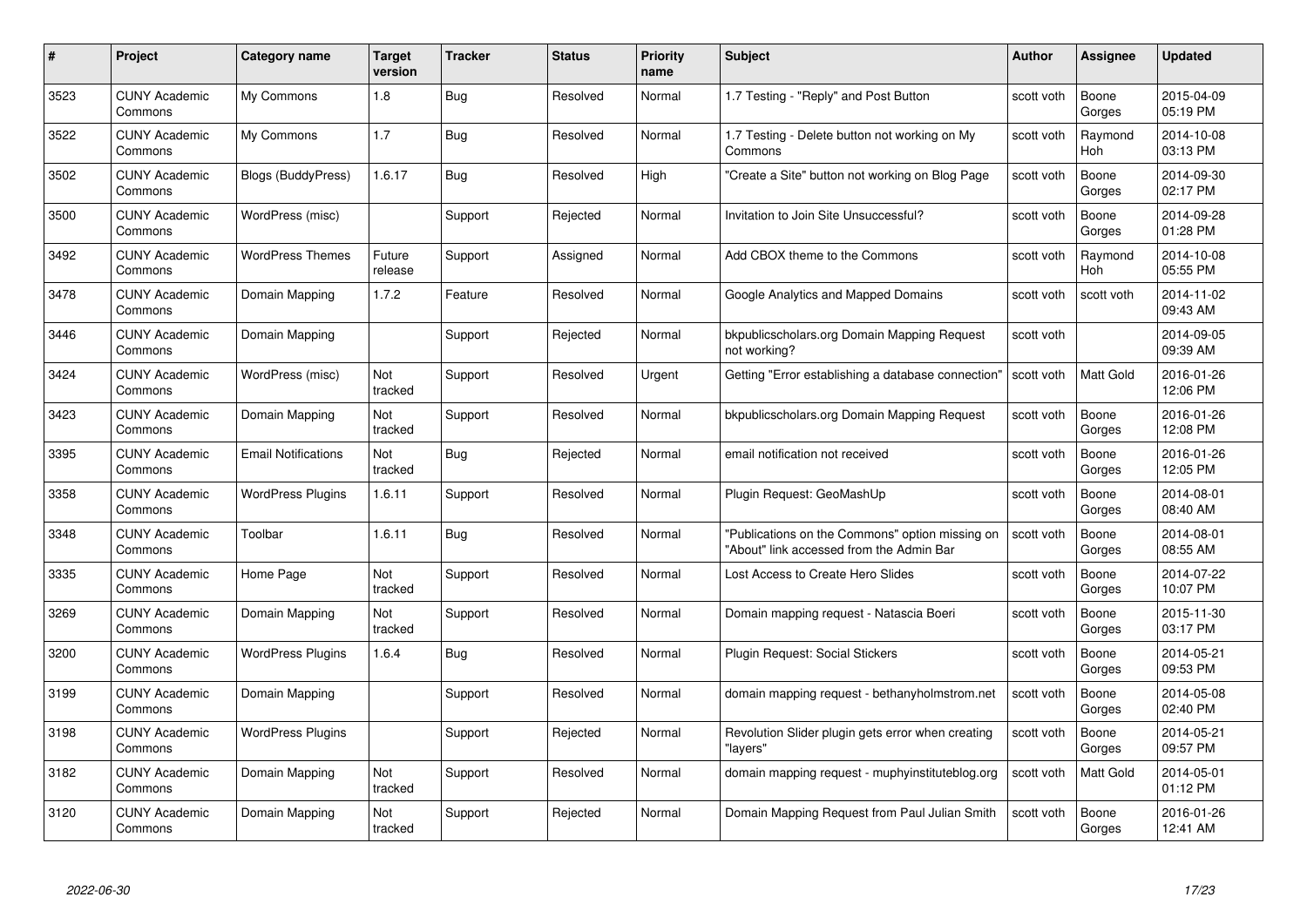| #    | Project                         | <b>Category name</b>    | Target<br>version | <b>Tracker</b> | <b>Status</b> | <b>Priority</b><br>name | <b>Subject</b>                                                 | <b>Author</b> | <b>Assignee</b>   | <b>Updated</b>         |
|------|---------------------------------|-------------------------|-------------------|----------------|---------------|-------------------------|----------------------------------------------------------------|---------------|-------------------|------------------------|
| 3098 | <b>CUNY Academic</b><br>Commons | <b>UserVoice</b>        | Not<br>tracked    | Support        | Rejected      | Normal                  | <b>Access to UserVoice</b>                                     | scott voth    | <b>Matt Gold</b>  | 2016-01-26<br>11:36 AM |
| 3087 | <b>CUNY Academic</b><br>Commons |                         | Not<br>tracked    | Support        | Resolved      | Normal                  | Purchase Snag It Software for Community<br><b>Facilitators</b> | scott voth    | <b>Matt Gold</b>  | 2016-01-26<br>05:13 PM |
| 3082 | <b>CUNY Academic</b><br>Commons | Domain Mapping          | Not<br>tracked    | Support        | Resolved      | Normal                  | Domain Mapping Request - Ruth O'Brien                          | scott voth    | Boone<br>Gorges   | 2014-03-05<br>07:16 PM |
| 3081 | <b>CUNY Academic</b><br>Commons | Home Page               |                   | Support        | Resolved      | Normal                  | Lost Access to Create Hero Slides                              | scott voth    |                   | 2014-02-27<br>08:06 PM |
| 3067 | CUNY Academic<br>Commons        | <b>WordPress Themes</b> |                   | <b>Bug</b>     | Resolved      | Normal                  | Twenty Fourteen Theme Not Available                            | scott voth    | <b>Matt Gold</b>  | 2014-02-22<br>11:35 AM |
| 3026 | <b>CUNY Academic</b><br>Commons | <b>UserVoice</b>        | Not<br>tracked    | Feature        | Rejected      | Normal                  | User Voice Upgrade                                             | scott voth    | scott voth        | 2016-01-26<br>11:26 AM |
| 3015 | <b>CUNY Academic</b><br>Commons |                         | Not<br>tracked    | Bug            | Resolved      | Normal                  | Lost Access to Create Hero Slides                              | scott voth    | Boone<br>Gorges   | 2014-02-04<br>07:58 PM |
| 2982 | <b>CUNY Academic</b><br>Commons | <b>WordPress Themes</b> | 1.5.21            | Bug            | Resolved      | Normal                  | Sliders are broken on Woo Canvas theme                         | scott voth    | Dominic<br>Giglio | 2014-03-12<br>01:41 PM |
| 2966 | <b>CUNY Academic</b><br>Commons | WordPress (misc)        |                   | Support        | Resolved      | Normal                  | Lost Access to Create/Deactivate Hero Slides                   | scott voth    | Boone<br>Gorges   | 2014-01-20<br>05:06 PM |
| 2965 | <b>CUNY Academic</b><br>Commons | commonsinabox.org       |                   | Support        | Resolved      | High                    | Spammers on commonsinabox.org                                  | scott voth    | Boone<br>Gorges   | 2014-01-19<br>02:56 PM |
| 2947 | CUNY Academic<br>Commons        |                         | Not<br>tracked    | Support        | Resolved      | Normal                  | Question on "Tools>>Domain Mapping"                            | scott voth    |                   | 2013-12-21<br>07:14 PM |
| 2946 | <b>CUNY Academic</b><br>Commons | WordPress (misc)        |                   | Support        | Resolved      | Normal                  | Help Delete WP site with broken link                           | scott voth    |                   | 2014-02-08<br>09:53 AM |
| 2900 | <b>CUNY Academic</b><br>Commons | WordPress (misc)        |                   | Support        | Resolved      | Normal                  | Theme request - Imbalance2                                     | scott voth    | Boone<br>Gorges   | 2013-11-23<br>10:30 AM |
| 2878 | <b>CUNY Academic</b><br>Commons | WordPress (misc)        | Not<br>tracked    | Support        | Resolved      | Normal                  | Domain Mapping Request - Sarah Welsh                           | scott voth    | Boone<br>Gorges   | 2016-01-26<br>12:39 AM |
| 2849 | <b>CUNY Academic</b><br>Commons | BuddyPress (misc)       | 1.6               | Design/UX      | Duplicate     | Low                     | User Experience - Changing Avatar                              | scott voth    | Boone<br>Gorges   | 2014-03-27<br>03:08 PM |
| 2813 | <b>CUNY Academic</b><br>Commons | WordPress (misc)        | 1.5.5             | Feature        | Resolved      | Normal                  | WordPress plugin request - MailPoet                            | scott voth    | Boone<br>Gorges   | 2013-10-11<br>08:18 PM |
| 2796 | <b>CUNY Academic</b><br>Commons |                         | 1.5.4             | Bug            | Resolved      | Normal                  | Sluggish Response on the Site - Sunday 9/15 -<br>3PM - 6PM     | scott voth    | Boone<br>Gorges   | 2013-10-01<br>08:41 PM |
| 2779 | <b>CUNY Academic</b><br>Commons | BuddyPress (misc)       | 1.5.3             | <b>Bug</b>     | Resolved      | Normal                  | Firefox Issue on Portfolio page when scrolling<br>down         | scott voth    | Boone<br>Gorges   | 2013-09-19<br>01:52 PM |
| 2679 | CUNY Academic<br>Commons        | WordPress (misc)        | Not<br>tracked    | Support        | Resolved      | Normal                  | WP Post to PDF plugin Logo                                     | scott voth    | Boone<br>Gorges   | 2014-11-03<br>03:53 PM |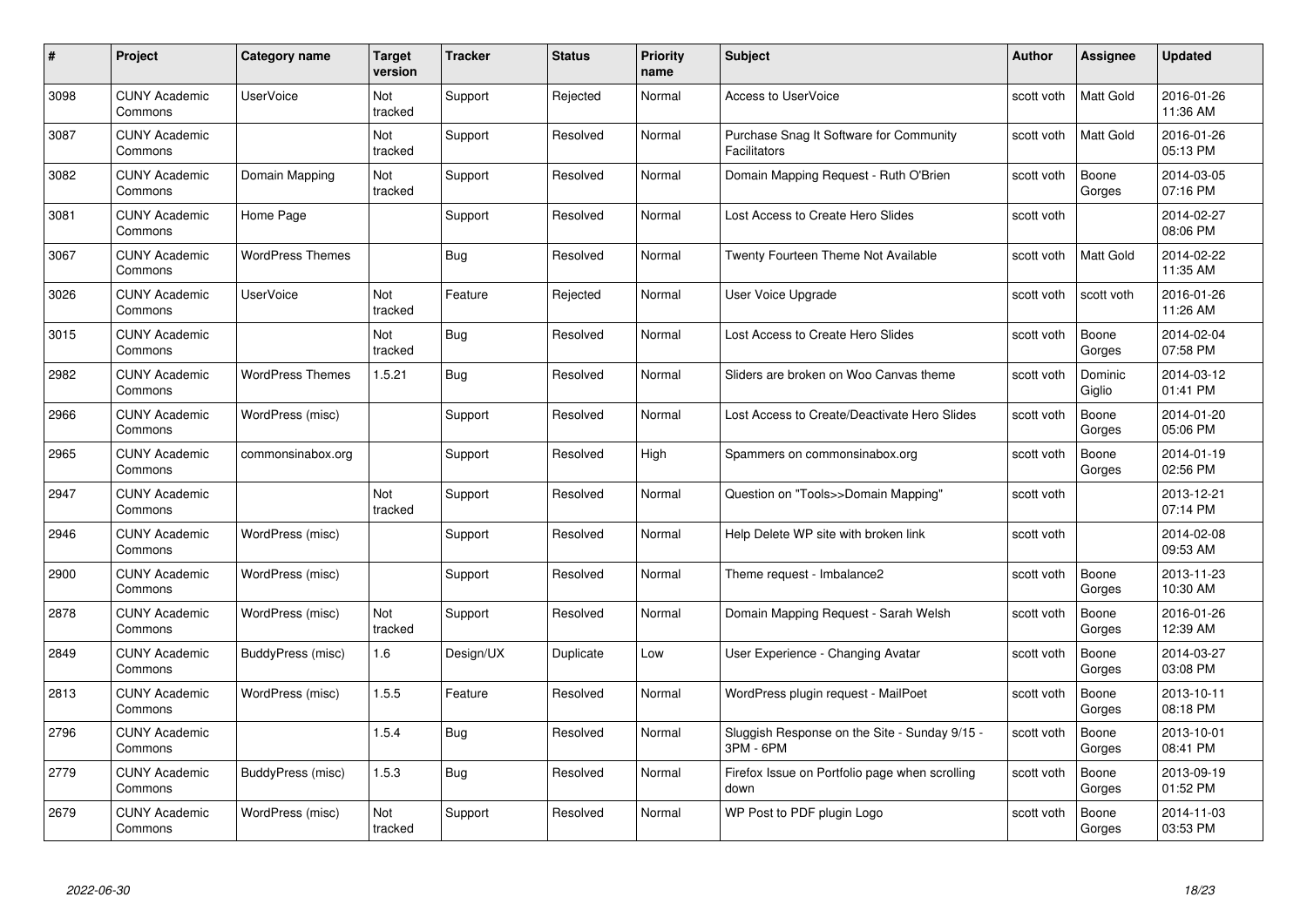| #    | Project                         | <b>Category name</b> | Target<br>version | <b>Tracker</b> | <b>Status</b> | <b>Priority</b><br>name | <b>Subject</b>                                                                  | Author     | Assignee          | <b>Updated</b>         |
|------|---------------------------------|----------------------|-------------------|----------------|---------------|-------------------------|---------------------------------------------------------------------------------|------------|-------------------|------------------------|
| 2633 | <b>CUNY Academic</b><br>Commons | commonsinabox.org    | Not<br>tracked    | Bug            | Resolved      | Normal                  | Mentions in CBOX.org                                                            | scott voth | Boone<br>Gorges   | 2014-05-01<br>08:12 PM |
| 2631 | <b>CUNY Academic</b><br>Commons | commonsinabox.org    | Not<br>tracked    | Bug            | Resolved      | Normal                  | Bullet Points don't display in Forum posts on<br>CBOX.org                       | scott voth | Boone<br>Gorges   | 2014-05-01<br>08:11 PM |
| 2585 | <b>CUNY Academic</b><br>Commons | commonsinabox.org    | Not<br>tracked    | <b>Bug</b>     | Resolved      | Normal                  | commonsinbox.org - no "site features" option                                    | scott voth | Boone<br>Gorges   | 2013-05-21<br>09:15 PM |
| 2581 | <b>CUNY Academic</b><br>Commons | WordPress (misc)     | 1.6.3             | Bug            | Resolved      | Low                     | <b>Blog Deleted?</b>                                                            | scott voth | Boone<br>Gorges   | 2014-05-12<br>02:46 PM |
| 2568 | <b>CUNY Academic</b><br>Commons |                      | Not<br>tracked    | Support        | Resolved      | Normal                  | <b>Statistics Needed - Queens College Commons</b><br>Usage                      | scott voth | Boone<br>Gorges   | 2016-01-26<br>12:35 AM |
| 2561 | <b>CUNY Academic</b><br>Commons | commonsinabox.org    | Not<br>tracked    | Bug            | Resolved      | Normal                  | CSS Issues on Commonsinabox.org                                                 | scott voth | Boone<br>Gorges   | 2013-05-16<br>03:31 PM |
| 2525 | <b>CUNY Academic</b><br>Commons | WordPress (misc)     | 1.4.25            | Bug            | Resolved      | Normal                  | Twitter Widget Pro Plugin                                                       | scott voth |                   | 2013-04-21<br>07:34 PM |
| 2518 | <b>CUNY Academic</b><br>Commons | commonsinabox.org    | Not<br>tracked    | Bug            | Resolved      | Normal                  | Lost Access to Upload image files on<br>CommonsinaBox.org                       | scott voth | Boone<br>Gorges   | 2013-03-20<br>01:57 PM |
| 2511 | <b>CUNY Academic</b><br>Commons | WordPress (misc)     |                   | Bug            | Resolved      | Normal                  | Lost Access to Create Hero Slides                                               | scott voth | Boone<br>Gorges   | 2013-03-11<br>10:24 AM |
| 2490 | <b>CUNY Academic</b><br>Commons | commonsinabox.org    |                   | Feature        | Duplicate     | Normal                  | Search Functionality on CommonsinaBox.org                                       | scott voth |                   | 2013-02-27<br>09:37 PM |
| 2484 | <b>CUNY Academic</b><br>Commons | commonsinabox.org    |                   | Bug            | Resolved      | Normal                  | Forum posts are vanishing - can only view last few<br>on Help & Support         | scott voth | Boone<br>Gorges   | 2013-03-01<br>11:19 AM |
| 2436 | <b>CUNY Academic</b><br>Commons | WordPress (misc)     | 1.4.20            | Bug            | Resolved      | Normal                  | Commons News blog - Commons Buzz Slider                                         | scott voth | Boone<br>Gorges   | 2013-02-28<br>11:27 AM |
| 2435 | <b>CUNY Academic</b><br>Commons | commonsinabox.org    |                   | Bug            | Resolved      | Normal                  | commonsinabox.org - media upload file types                                     | scott voth | Boone<br>Gorges   | 2013-02-13<br>09:58 PM |
| 2392 | <b>CUNY Academic</b><br>Commons | WordPress (misc)     | Not<br>tracked    | Bug            | Resolved      | Normal                  | Lost Access to Create Hero Slides                                               | scott voth | Boone<br>Gorges   | 2013-02-04<br>10:25 AM |
| 2347 | <b>CUNY Academic</b><br>Commons | WordPress (misc)     | Not<br>tracked    | Bug            | Resolved      | High                    | higheredexecutivecertificate.commons.gc.cuny.ed<br>$\mathsf{u}/$                | scott voth | Boone<br>Gorges   | 2014-05-01<br>08:00 PM |
| 2337 | <b>CUNY Academic</b><br>Commons | commonsinabox.org    | Not<br>tracked    | <b>Bug</b>     | Rejected      | High                    | commonsinabox.org - notifications                                               | scott voth | Boone<br>Gorges   | 2012-12-12<br>01:43 PM |
| 2332 | <b>CUNY Academic</b><br>Commons | WordPress (misc)     | 1.4.20            | Bug            | Resolved      | Normal                  | Arras Theme Slider gets jquery error                                            | scott voth | Dominic<br>Giglio | 2013-03-01<br>07:55 PM |
| 2316 | <b>CUNY Academic</b><br>Commons | commonsinabox.org    | Not<br>tracked    | Bug            | Resolved      | Normal                  | Commonsinabox.org - group forum - can't access<br>second page of forum posts    | scott voth | Boone<br>Gorges   | 2012-12-03<br>11:57 AM |
| 2287 | CUNY Academic<br>Commons        | commonsinabox.org    | Not<br>tracked    | <b>Bug</b>     | Resolved      | Normal                  | User reports he added an entry to the Help &<br>Support Forum - but it was lost | scott voth | Boone<br>Gorges   | 2012-11-21<br>11:27 PM |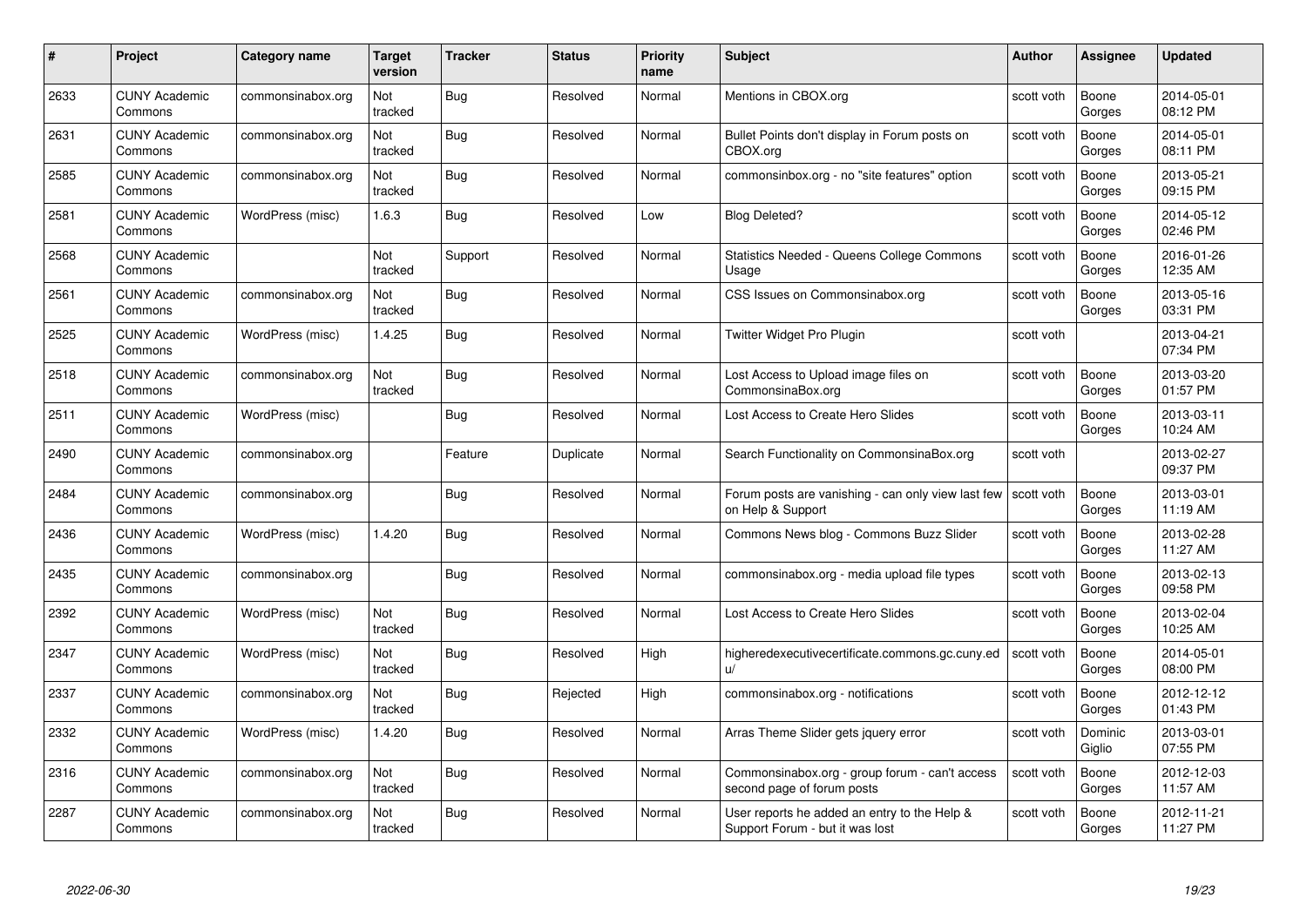| #    | Project                         | <b>Category name</b> | Target<br>version | <b>Tracker</b> | <b>Status</b> | <b>Priority</b><br>name | <b>Subject</b>                                                            | <b>Author</b> | <b>Assignee</b>   | <b>Updated</b>         |
|------|---------------------------------|----------------------|-------------------|----------------|---------------|-------------------------|---------------------------------------------------------------------------|---------------|-------------------|------------------------|
| 2209 | <b>CUNY Academic</b><br>Commons | WordPress (misc)     |                   | Feature        | Resolved      | Normal                  | Install Q & A Plugin on Commonsinabox.org                                 | scott voth    | Boone<br>Gorges   | 2012-10-21<br>10:53 AM |
| 2190 | <b>CUNY Academic</b><br>Commons | WordPress (misc)     | Not<br>tracked    | Support        | Resolved      | Normal                  | reset "dlbaker.commons.gc.cuny.edu"                                       | scott voth    | Dominic<br>Giglio | 2012-11-14<br>03:59 PM |
| 2112 | <b>CUNY Academic</b><br>Commons | WordPress (misc)     | 1.4.5             | <b>Bug</b>     | Resolved      | Normal                  | Codex Slider getting a jquery error                                       | scott voth    | Dominic<br>Giglio | 2012-09-18<br>06:38 PM |
| 2080 | <b>CUNY Academic</b><br>Commons | WordPress (misc)     | 1.5.21            | Feature        | Resolved      | Normal                  | Upgrade Woo Canvas to Current Version (5.0) -<br>Responsive               | scott voth    | Dominic<br>Giglio | 2014-03-12<br>01:42 PM |
| 2056 | <b>CUNY Academic</b><br>Commons | Wiki                 |                   | Bug            | Rejected      | Normal                  | MediaWiki - Embedding Video Functionality<br>Seems Broken                 | scott voth    | Boone<br>Gorges   | 2016-05-31<br>12:16 PM |
| 2009 | <b>CUNY Academic</b><br>Commons | WordPress (misc)     | 1.3.17            | Feature        | Resolved      | Urgent                  | New Child Theme for Woo Theme 'Simplicity'                                | scott voth    | Boone<br>Gorges   | 2012-08-01<br>12:25 AM |
| 1948 | <b>CUNY Academic</b><br>Commons | WordPress (misc)     | 1.3.15            | Bug            | Rejected      | Normal                  | Verite Timeline plugin                                                    | scott voth    | Boone<br>Gorges   | 2012-06-25<br>09:10 AM |
| 1947 | <b>CUNY Academic</b><br>Commons | WordPress (misc)     | 1.3.15            | <b>Bug</b>     | Rejected      | Normal                  | Inline Google Docs - SSL required                                         | scott voth    | Boone<br>Gorges   | 2012-06-25<br>09:12 AM |
| 1936 | <b>CUNY Academic</b><br>Commons | Redmine              | Not<br>tracked    | Bug            | Resolved      | Normal                  | Redmine email notifications                                               | scott voth    |                   | 2012-06-15<br>11:59 AM |
| 1932 | <b>CUNY Academic</b><br>Commons | WordPress (misc)     | Not<br>tracked    | <b>Bug</b>     | Resolved      | Normal                  | Lost access to Create Hero Slides                                         | scott voth    | Boone<br>Gorges   | 2012-06-12<br>08:34 AM |
| 1848 | CUNY Academic<br>Commons        | WordPress (misc)     | 1.3.13            | Bug            | Resolved      | Normal                  | Having Issues with Saving Menu Changes on the<br><b>Commons Codex</b>     | scott voth    | Boone<br>Gorges   | 2012-04-26<br>07:48 PM |
| 1797 | <b>CUNY Academic</b><br>Commons | WordPress (misc)     | 1.3.10.1          | Bug            | Resolved      | Urgent                  | JITP link doesn't seem to be working - "page not<br>redirecting properly" | scott voth    | Boone<br>Gorges   | 2012-03-30<br>08:38 AM |
| 1746 | <b>CUNY Academic</b><br>Commons | WordPress (misc)     | 1.3.10            | Feature        | Resolved      | Normal                  | Max Number of Items in a Tag Cloud                                        | scott voth    | Boone<br>Gorges   | 2012-03-29<br>10:09 AM |
| 1745 | <b>CUNY Academic</b><br>Commons | BuddyPress (misc)    | Not<br>tracked    | <b>Bug</b>     | Resolved      | Normal                  | Dashboard Access to Create Hero Slides                                    | scott voth    | Boone<br>Gorges   | 2012-03-19<br>04:14 PM |
| 1720 | <b>CUNY Academic</b><br>Commons | WordPress (misc)     | 1.3.9             | Feature        | Resolved      | Normal                  | Plugin Request: Tumblr Importer                                           | scott voth    | Boone<br>Gorges   | 2012-03-12<br>11:57 AM |
| 1719 | <b>CUNY Academic</b><br>Commons | WordPress (misc)     | 1.3.9             | Feature        | Resolved      | Normal                  | Plugin Request: RSS Importer                                              | scott voth    | Boone<br>Gorges   | 2012-03-12<br>11:59 AM |
| 1718 | <b>CUNY Academic</b><br>Commons | WordPress (misc)     | 1.4               | Feature        | Resolved      | Normal                  | Plugin Request - Live Journal Importer                                    | scott voth    | Boone<br>Gorges   | 2012-03-19<br>10:48 PM |
| 1717 | <b>CUNY Academic</b><br>Commons | WordPress (misc)     | 1.3.9             | <b>Bug</b>     | Resolved      | Normal                  | SimplePie For WP not working - need a writable<br>Cache Folder            | scott voth    | Boone<br>Gorges   | 2012-03-12<br>12:17 PM |
| 1716 | <b>CUNY Academic</b><br>Commons | WordPress (misc)     | 1.3.9             | Feature        | Resolved      | Normal                  | Plugin Request: Blogger Importer                                          | scott voth    | Boone<br>Gorges   | 2012-03-12<br>11:56 AM |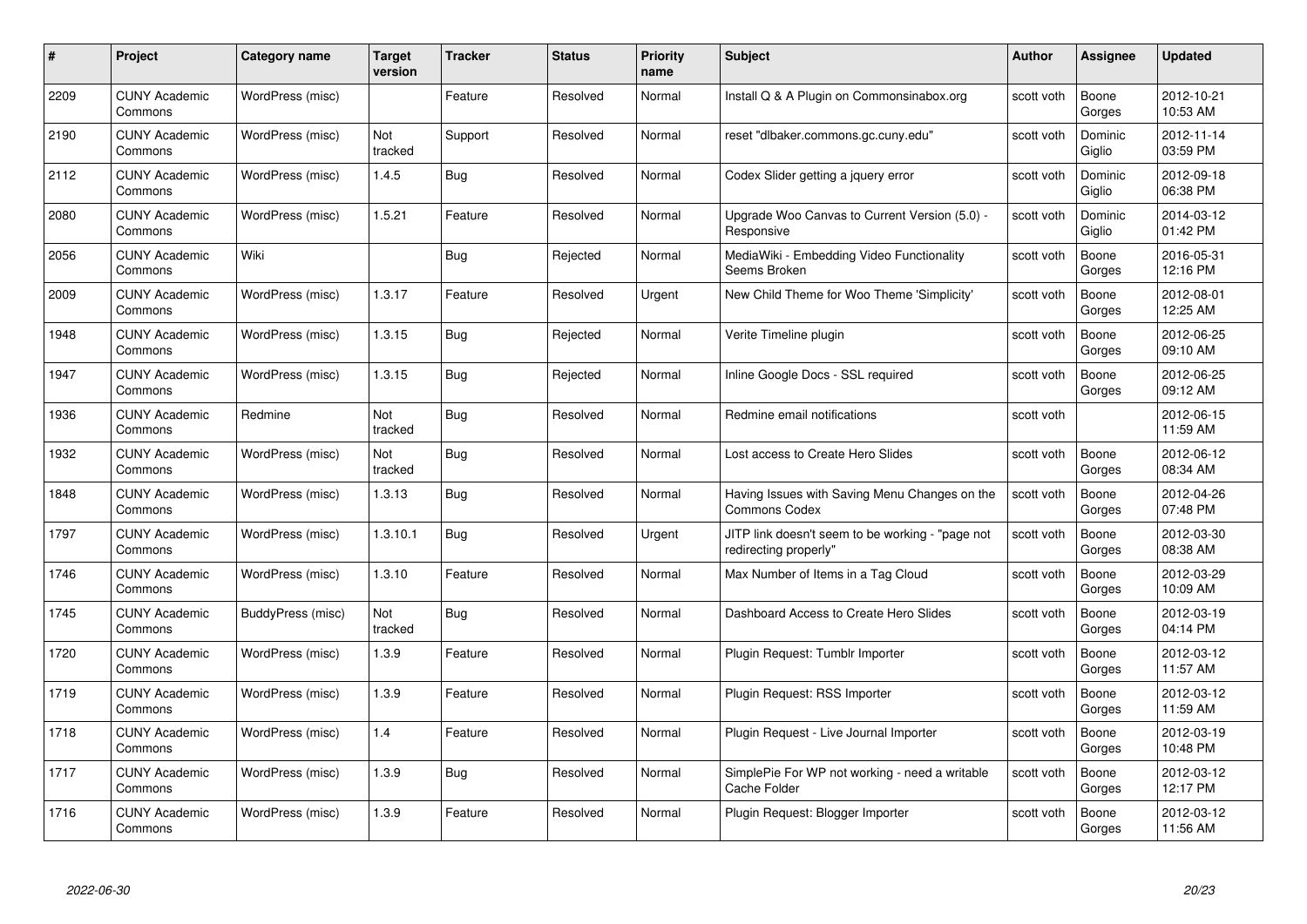| #    | Project                         | <b>Category name</b>    | Target<br>version | <b>Tracker</b> | <b>Status</b> | <b>Priority</b><br>name | <b>Subject</b>                                                                         | <b>Author</b> | Assignee          | <b>Updated</b>         |
|------|---------------------------------|-------------------------|-------------------|----------------|---------------|-------------------------|----------------------------------------------------------------------------------------|---------------|-------------------|------------------------|
| 1656 | <b>CUNY Academic</b><br>Commons | WordPress (misc)        | 1.3.10            | Bug            | Rejected      | High                    | WordTube Player Still Doesn't Play SWF Files                                           | scott voth    | Boone<br>Gorges   | 2012-03-29<br>07:59 PM |
| 1645 | <b>CUNY Academic</b><br>Commons | WordPress (misc)        | 1.3.8             | Bug            | Resolved      | Normal                  | WordTube Plugin can't find "JW Player" - fails to<br>play .swf files                   | scott voth    | Boone<br>Gorges   | 2012-02-23<br>07:27 PM |
| 1625 | <b>CUNY Academic</b><br>Commons | BuddyPress (misc)       | 1.10              | Feature        | Resolved      | Normal                  | Modify Default Avatar and Assignment Process                                           | scott voth    | Boone<br>Gorges   | 2016-02-19<br>12:09 AM |
| 1502 | <b>CUNY Academic</b><br>Commons | WordPress (misc)        | 1.3.4             | Support        | Resolved      | Normal                  | The Commons Classified - ClassiPress Theme                                             | scott voth    | Boone<br>Gorges   | 2012-01-13<br>09:09 AM |
| 1486 | <b>CUNY Academic</b><br>Commons | BuddyPress (misc)       | Not<br>tracked    | <b>Bug</b>     | Resolved      | Normal                  | Blog Tag in Group                                                                      | scott voth    | Boone<br>Gorges   | 2011-12-21<br>07:45 AM |
| 1465 | <b>CUNY Academic</b><br>Commons | Wiki                    | 1.3.4             | <b>Bug</b>     | Resolved      | Normal                  | TagAsCategory Extension & Wiki Inc Plugin                                              | scott voth    | Boone<br>Gorges   | 2012-01-10<br>08:46 PM |
| 1461 | <b>CUNY Academic</b><br>Commons | BuddyPress (misc)       | 1.3.1             | Bug            | Resolved      | Normal                  | Strange Behaviour in the Activity Stream                                               | scott voth    | Boone<br>Gorges   | 2011-12-19<br>08:33 AM |
| 1444 | <b>CUNY Academic</b><br>Commons | WordPress (misc)        | Future<br>release | Feature        | Resolved      | Normal                  | Plugin Request: Google Analytics For WordPress                                         | scott voth    | Dominic<br>Giglio | 2012-07-14<br>09:28 AM |
| 1427 | <b>CUNY Academic</b><br>Commons | WordPress (misc)        | 1.3.5             | Feature        | Resolved      | Normal                  | Plugin Request: jQuery Vertical Accordion Menu                                         | scott voth    | Boone<br>Gorges   | 2012-01-16<br>08:17 PM |
| 1396 | <b>CUNY Academic</b><br>Commons | WordPress (misc)        | 1.3.13            | <b>Bug</b>     | Resolved      | Normal                  | InLine Google Docs Plugin Not Working                                                  | scott voth    | Boone<br>Gorges   | 2012-05-22<br>11:36 AM |
| 1379 | CUNY Academic<br>Commons        | Wiki                    | 1.3               | Bug            | Resolved      | Normal                  | Help Link in the Admin Bar points to old Help<br>Page                                  | scott voth    | Boone<br>Gorges   | 2011-12-09<br>09:08 AM |
| 1355 | <b>CUNY Academic</b><br>Commons | WordPress (misc)        | $1.3$             | Feature        | Resolved      | Normal                  | Plugin request: Tagline Rotator                                                        | scott voth    | Boone<br>Gorges   | 2011-12-08<br>07:04 PM |
| 1343 | <b>CUNY Academic</b><br>Commons | BuddyPress (misc)       |                   | Bug            | Rejected      | Normal                  | Display issue on Front Page - Hero slide<br>description overlaying the top left corner | scott voth    |                   | 2011-12-08<br>07:06 PM |
| 1316 | <b>CUNY Academic</b><br>Commons | BuddyPress (misc)       | 1.2.5             | Bug            | Resolved      | Normal                  | Buddy Press Docs - comments going to email, but<br>not to the Doc                      | scott voth    | Boone<br>Gorges   | 2011-11-04<br>12:53 PM |
| 1310 | <b>CUNY Academic</b><br>Commons | WordPress (misc)        | $1.3$             | Feature        | Resolved      | Low                     | Zotpress                                                                               | scott voth    |                   | 2011-12-08<br>07:08 PM |
| 1257 | <b>CUNY Academic</b><br>Commons | BuddyPress (misc)       | 1.4               | Bug            | Resolved      | Low                     | Next Page Navigation missing at bottom of page<br>when looking at Group Members        | scott voth    | Dominic<br>Giglio | 2012-03-12<br>02:55 PM |
| 1242 | <b>CUNY Academic</b><br>Commons | <b>WordPress Themes</b> |                   | Feature        | Rejected      | Normal                  | Theme request: Woo Theme "Teamster"                                                    | scott voth    | Matt Gold         | 2016-10-24<br>11:41 AM |
| 1237 | <b>CUNY Academic</b><br>Commons | Events                  | 1.8               | Feature        | Resolved      | Normal                  | Develop Commons Calendar of Events Plugin                                              | scott voth    | Boone<br>Gorges   | 2016-02-15<br>11:19 PM |
| 1230 | <b>CUNY Academic</b><br>Commons |                         |                   | Bug            | Resolved      | Normal                  | Access to blogs after release                                                          | scott voth    |                   | 2011-10-13<br>01:51 PM |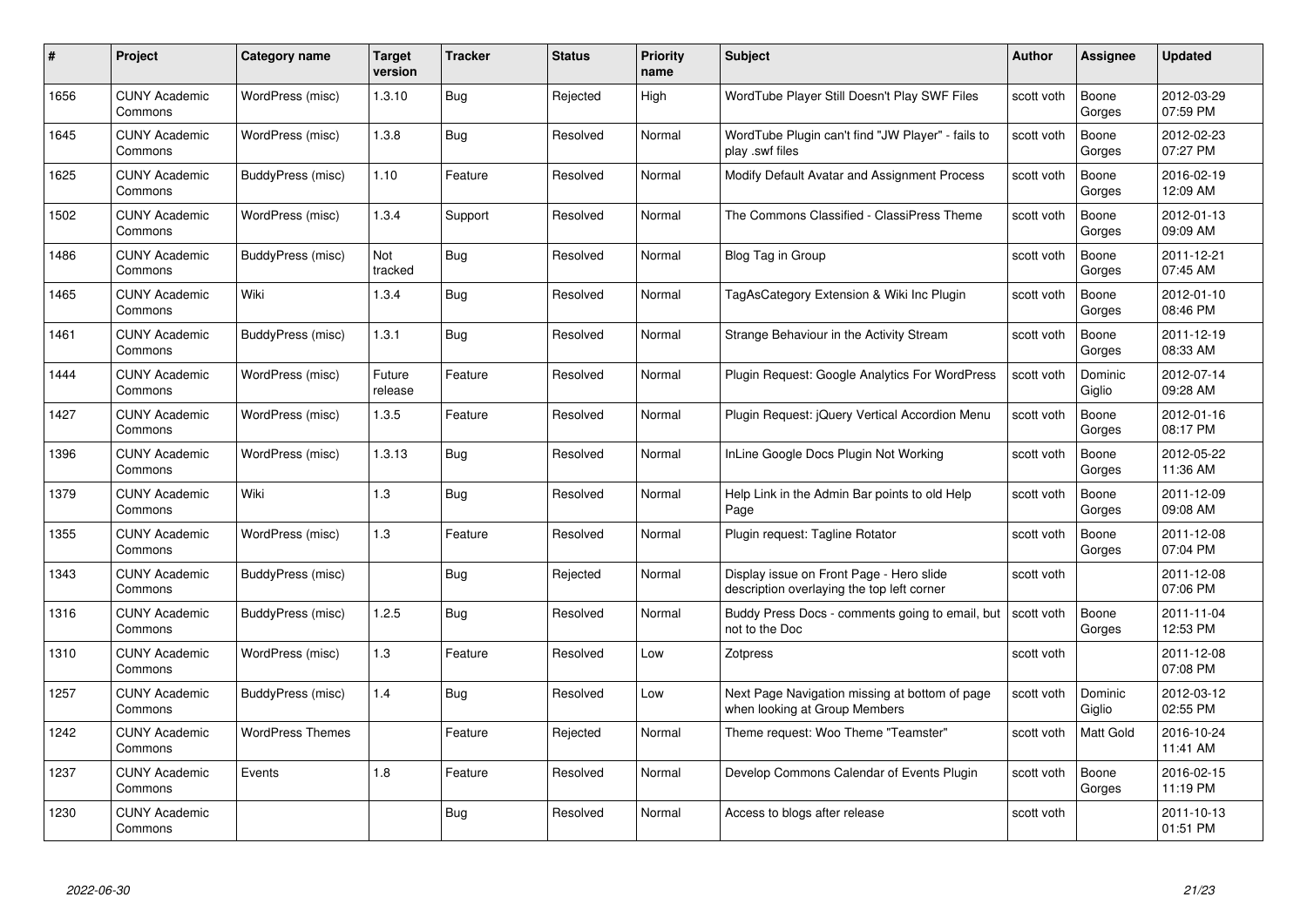| #    | Project                         | Category name          | Target<br>version | <b>Tracker</b> | <b>Status</b> | <b>Priority</b><br>name | <b>Subject</b>                                                                    | Author     | <b>Assignee</b>  | <b>Updated</b>         |
|------|---------------------------------|------------------------|-------------------|----------------|---------------|-------------------------|-----------------------------------------------------------------------------------|------------|------------------|------------------------|
| 1222 | <b>CUNY Academic</b><br>Commons | WordPress (misc)       | 1.5               | Feature        | Resolved      | Normal                  | Evaluate Premium Themes for "The Commons"<br>Classified"                          | scott voth | Boone<br>Gorges  | 2011-11-29<br>10:23 AM |
| 1208 | <b>CUNY Academic</b><br>Commons | BuddyPress (misc)      | Not<br>tracked    | Feature        | Rejected      | Normal                  | Investigate Mobile Inheritance from BuddyPress<br>Default Theme                   | scott voth | scott voth       | 2016-01-26<br>10:57 AM |
| 1173 | <b>CUNY Academic</b><br>Commons | Group Blogs            | 1.17.0            | Support        | Resolved      | Normal                  | Avatars for group blogs should fall back on group<br>avatar, not admin user's     | scott voth | Raymond<br>Hoh   | 2020-07-14<br>01:05 PM |
| 1155 | <b>CUNY Academic</b><br>Commons | WordPress (misc)       | 1.2.5             | Feature        | Resolved      | Normal                  | Add Fancybox WordPress plugin                                                     | scott voth | Boone<br>Gorges  | 2011-09-12<br>05:48 PM |
| 754  | <b>CUNY Academic</b><br>Commons | BuddyPress (misc)      | 1.3               | Bug            | Resolved      | Normal                  | LaTex parsing on email notifications                                              | scott voth | Boone<br>Gorges  | 2011-09-14<br>01:28 AM |
| 737  | <b>CUNY Academic</b><br>Commons | WordPress (misc)       |                   | Feature        | Resolved      | Normal                  | Add Explanation of "Sort & Shuffle" to Atahualpa<br>Codex documentation           | scott voth | scott voth       | 2011-06-05<br>10:39 AM |
| 689  | <b>CUNY Academic</b><br>Commons | BuddyPress (misc)      | 1.3               | Bug            | Resolved      | Normal                  | BP-specific custom post types should not be<br>visible to non-admins on Dashboard | scott voth | Boone<br>Gorges  | 2011-05-17<br>11:13 AM |
| 594  | <b>CUNY Academic</b><br>Commons | WordPress (misc)       | Not<br>tracked    | Feature        | Resolved      | Normal                  | Add more meaningful error messages when<br>adding users to blogs doesn't work     | scott voth | scott voth       | 2012-01-02<br>09:51 PM |
| 592  | <b>CUNY Academic</b><br>Commons | WordPress (misc)       | Not<br>tracked    | <b>Bug</b>     | Resolved      | Normal                  | Trouble adding new user to Blog                                                   | scott voth | Matt Gold        | 2011-02-19<br>04:39 PM |
| 587  | <b>CUNY Academic</b><br>Commons | WordPress (misc)       | 1.1.10            | Feature        | Resolved      | Normal                  | Zotero Plugin - ZotPress                                                          | scott voth | Boone<br>Gorges  | 2011-02-21<br>05:44 PM |
| 573  | <b>CUNY Academic</b><br>Commons | WordPress (misc)       |                   | Support        | Resolved      | Normal                  | Vimeo Plus                                                                        | scott voth | scott voth       | 2011-02-13<br>12:03 PM |
| 569  | <b>CUNY Academic</b><br>Commons | WordPress (misc)       | 1.1.10            | <b>Bug</b>     | Resolved      | Normal                  | Issue found switching between Green Park, Woo<br>Canvas Theme, and back again     | scott voth | Boone<br>Gorges  | 2011-02-08<br>05:35 PM |
| 536  | <b>CUNY Academic</b><br>Commons | WordPress (misc)       | Not<br>tracked    | Feature        | Resolved      | Low                     | Generate statistics on themes used by Commons<br>bloggers                         | scott voth | <b>Matt Gold</b> | 2011-02-20<br>12:44 PM |
| 535  | <b>CUNY Academic</b><br>Commons | WordPress (misc)       | 1.1.10            | <b>Bug</b>     | Resolved      | Low                     | Unable to Activate "Apture" Plugin on new blog                                    | scott voth | Boone<br>Gorges  | 2011-03-08<br>08:45 PM |
| 530  | <b>CUNY Academic</b><br>Commons | BuddyPress (misc)      | 1.3               | Feature        | Rejected      | Normal                  | Automatically generated Page urls for new BP wiki<br>plugin                       | scott voth | Boone<br>Gorges  | 2011-02-11<br>05:50 PM |
| 529  | <b>CUNY Academic</b><br>Commons | BuddyPress (misc)      | $1.2$             | Feature        | Rejected      | Normal                  | Paste Plain Text icon not working in BP "wiki"<br>plugin                          | scott voth | Boone<br>Gorges  | 2011-02-18<br>01:25 PM |
| 528  | <b>CUNY Academic</b><br>Commons | BuddyPress (misc)      | 1.2               | <b>Bug</b>     | Resolved      | Low                     | Delete pages using new BP "wiki" plugin?                                          | scott voth | Boone<br>Gorges  | 2011-03-25<br>11:13 AM |
| 519  | <b>CUNY Academic</b><br>Commons | <b>BuddyPress Docs</b> | Future<br>release | Feature        | Assigned      | Low                     | TOC for individual docs - for new BP "wiki-like"<br>plugin                        | scott voth | Boone<br>Gorges  | 2015-11-09<br>05:54 PM |
| 518  | <b>CUNY Academic</b><br>Commons | BuddyPress (misc)      | 1.2               | Feature        | Resolved      | Normal                  | Search box for new BP "wiki-like" plugin                                          | scott voth | Boone<br>Gorges  | 2011-02-23<br>08:41 AM |